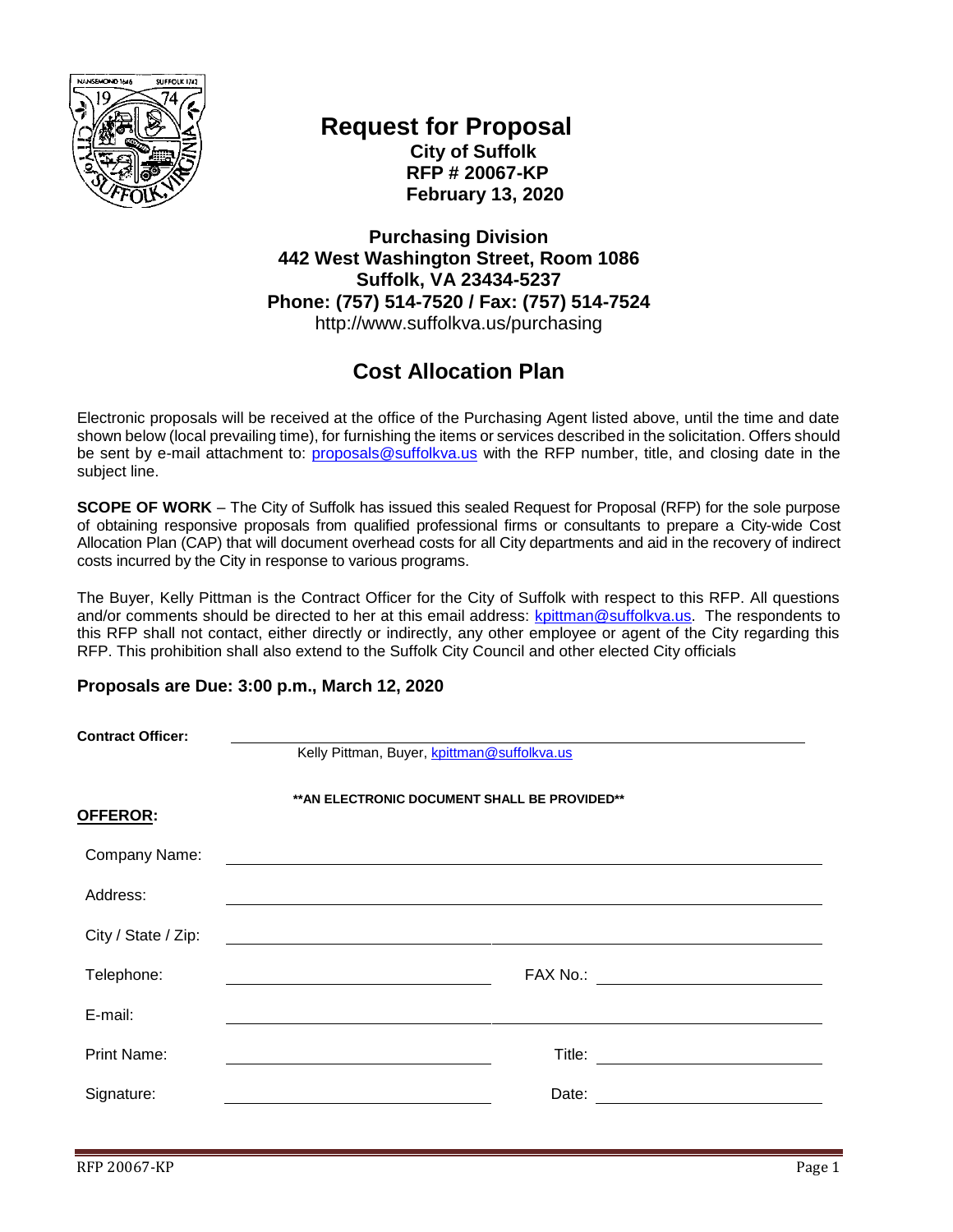In compliance with this Request for Proposals, and subject to all the conditions thereof, the Offeror, if the offer is accepted within ninety (90) calendar days from the date of the receipt of proposals, to furnish any or all of the items and/or services upon which prices are quoted, at the price set, to be delivered at the time and place specified herein. The undersigned certifies he has read, understands, and agrees to all terms, conditions, and requirements of this Request for Proposals, and is authorized to contract on behalf of firm named in this RFP.

It is the responsibility of the Offeror to ensure that they have read and incorporated the terms of all addendums in their proposal*.*

### **SOLICITATION DOCUMENTS**

Additional Request for Proposal documents are available on the Purchasing website: [http://apps.suffolkva.us/bids/bid\\_search\\_all.jsp](http://apps.suffolkva.us/bids/bid_search_all.jsp) or on the Commonwealth's bid board (eVA), or at Demandstar.com. An e-mail request for the complete RFP form may be sent to the Contract Officer listed on the front page.

Questions concerning this project must be in writing (email is preferred) and addressed to the Contract Officer listed on the front page of this solicitation, and, should be received no later than five (5) business days preceding the date that the proposals are to be received. E-mail is the preferred method and will get a timelier response.

IF YOU NEED ANY REASONABLE ACCOMMODATION FOR ANY TYPE OF DISABILITY IN ORDER TO PARTICIPATE IN THIS PROCUREMENT, PLEASE CONTACT THIS DIVISION AS SOON AS POSSIBLE.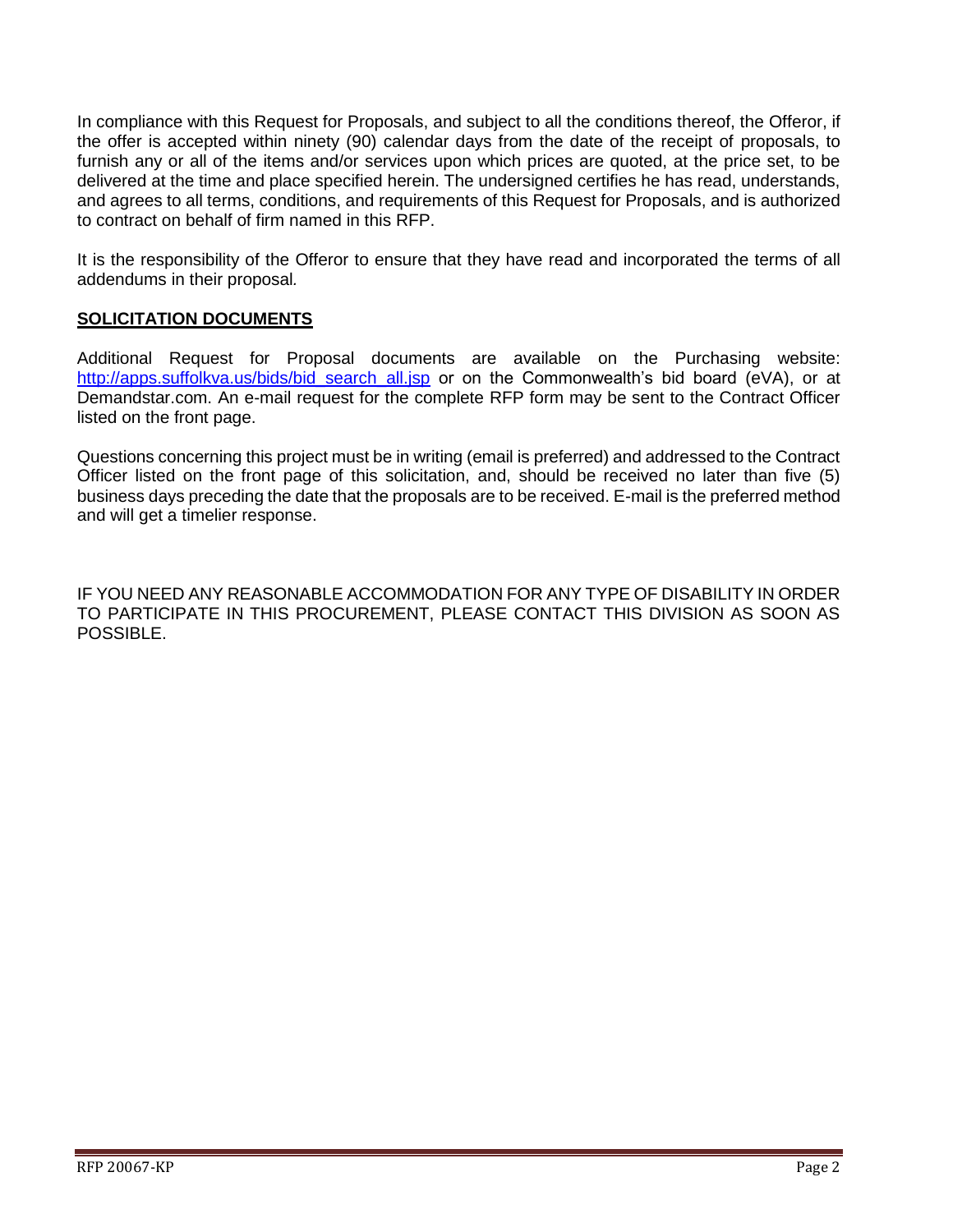# **REQUEST FOR PROPOSAL**

## **Cost Allocation Plan**

## **SECTION/TITLE**

| 1.0                                      |                                                             |  |  |  |
|------------------------------------------|-------------------------------------------------------------|--|--|--|
| 2.0                                      |                                                             |  |  |  |
| 3.0                                      |                                                             |  |  |  |
| 4.0                                      |                                                             |  |  |  |
| 5.0                                      |                                                             |  |  |  |
| 6.0                                      |                                                             |  |  |  |
| 7.0                                      | GUARANTEES BY CONSULTANT OR FIRM FOR COST ALLOCATION PLAN 6 |  |  |  |
| 8.0                                      |                                                             |  |  |  |
| 9.0                                      |                                                             |  |  |  |
| 10.0                                     |                                                             |  |  |  |
| 11.0                                     |                                                             |  |  |  |
| 12.0                                     |                                                             |  |  |  |
|                                          |                                                             |  |  |  |
|                                          |                                                             |  |  |  |
|                                          |                                                             |  |  |  |
|                                          |                                                             |  |  |  |
|                                          |                                                             |  |  |  |
| ATTACHMENT A - 2018 COST ALLOCATION PLAN |                                                             |  |  |  |
| ATTACHMENT B - MANAGEMENT REPORTS        |                                                             |  |  |  |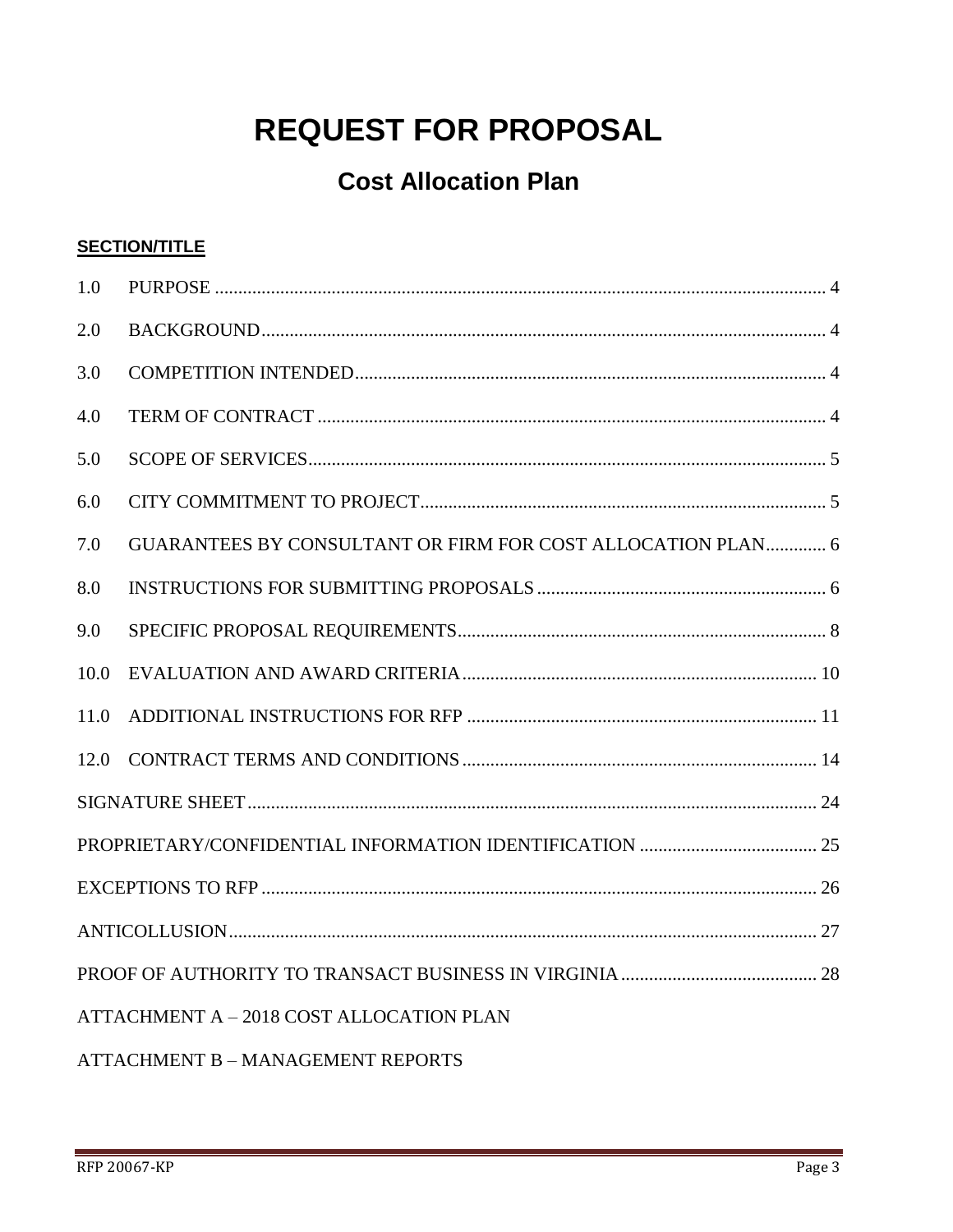#### <span id="page-3-0"></span>**1.0 PURPOSE**

The intent of this Request for Proposal is to obtain professional service proposals from qualified consultants or firms to prepare a City-wide Cost Allocation Plan (CAP) that will document overhead costs for all City departments, offices, and agencies, and aid in the recovery of indirect costs incurred by the City to support and administer Federal and State grant programs and to provide indirect cost information for a City-wide Comprehensive User Fee Study. Respondents to this Request for Proposal should have extensive experience, a knowledgeable background, and qualifications in the following areas:

- 1. Preparation of cost allocation plans in compliance with 2 CFR Part 200 (formerly OMB Circular A-87).
- 2. Preparation of cost allocation plans in accordance with Generally Accepted Accounting Principles (GAAP) as recognized by the Government Accounting Standards Board (GASB) and the American Institute of Certified Public Accountants (AICPA).

The initial CAP shall be prepared for the fiscal year beginning July 1, 2018 and ending June 30, 2019.

#### <span id="page-3-1"></span>**2.0 BACKGROUND**

The City has developed a Cost Allocation Plan to aid in the recovery of indirect costs related to grants, especially in the area of Family Services. These plans allocate all overhead or indirect costs to all City departments, including those that generate fees.

A copy of the City's Comprehensive Annual Financial Report is available at <http://www.suffolkva.us/341/Finance> A copy of the current Cost Allocation Plan and Management Reports are attached.

#### <span id="page-3-2"></span>**3.0 COMPETITION INTENDED**

It is the City's intent that this Request for Proposal (RFP) permits competition. It shall be the offeror's responsibility to advise the Purchasing Agent in writing if any language requirement, specification, etc., or any combination thereof, inadvertently restricts or limits the requirements stated in this RFP to a single source. Such notification must be received by the Purchasing Agent not later than five (5) business days prior to the date set for acceptance of proposals.

#### <span id="page-3-3"></span>**4.0 TERM OF CONTRACT**

The contract shall cover the period beginning May 1, 2020 (or upon receipt of signed Contract) and continuing through April 30, 2021. This contract may be renewed based on the terms and conditions herein at the expiration of its term at the sole option of the City. The contract may be renewed for four (4) additional one-year periods through April 30, 2025. The contract will renew automatically during these periods. The City retains the right to not renew the Contract at the expiration of any annual anniversary date by furnishing the other party with a thirty (30) day written notice.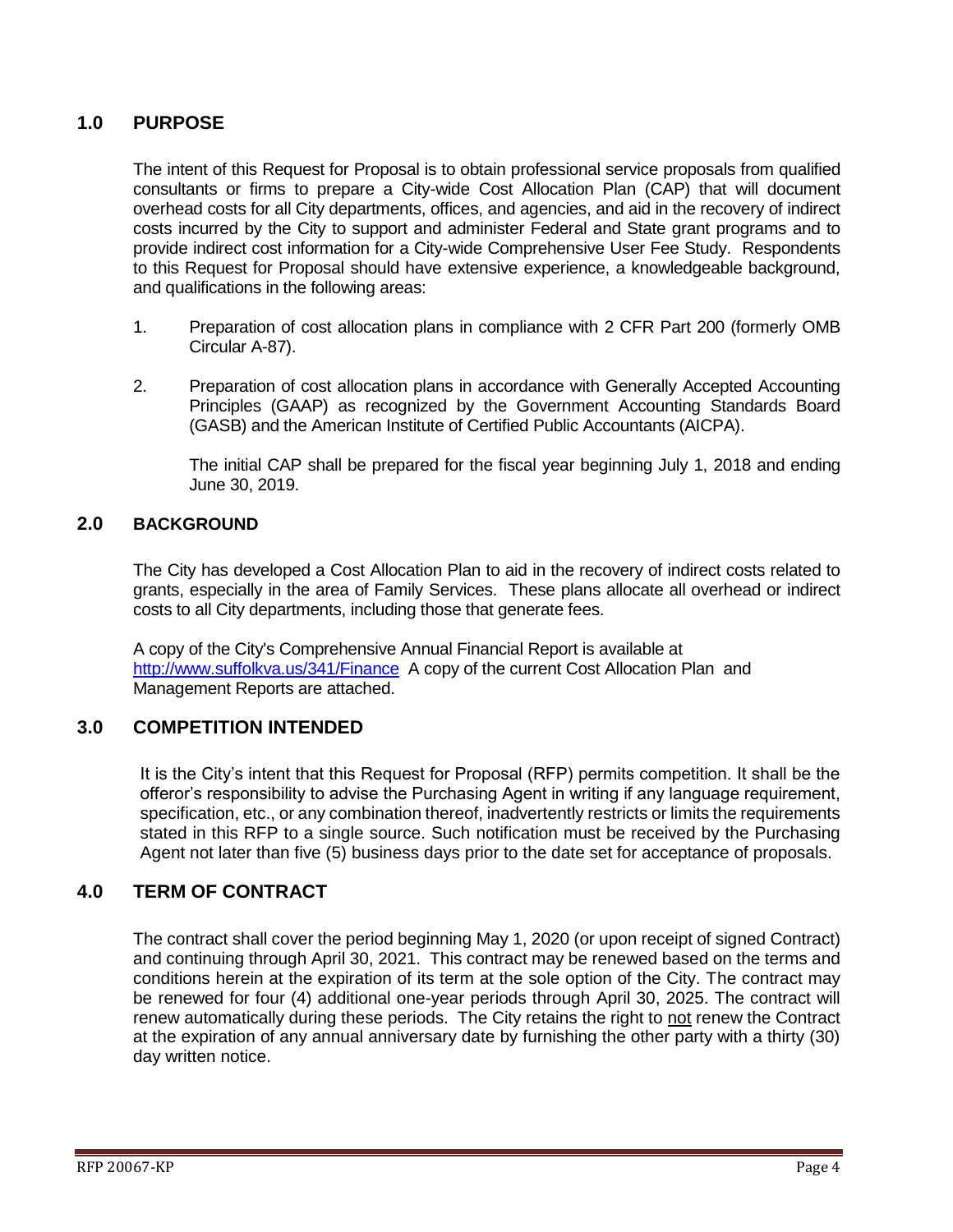### <span id="page-4-0"></span>**5.0 SCOPE OF SERVICES**

All proposals must be made on the basis of, and either meet or exceed, the requirements contained herein.

The successful offeror shall:

- A. Develop and prepare a detailed indirect Cost Allocation Plan for the City in compliance with 2 CFR Part 200 (formerly OMB Circular A-87).
- B. Develop and prepare indirect cost proposals as requested by the various federal grantor agencies in compliance with 2 CFR Part 200.
- C. Assist the City in developing data collection worksheets, allocation bases, indirect cost pools, and methods of distributing costs for appropriateness and also to identify alternative methodologies which may favorably impact indirect cost recoveries.
- D. Incorporate strategies and procedures previously implemented by the City that may be superior, in terms of potential recovery, to strategies and procedures that would otherwise be implemented.
- E. Present, negotiate and secure approval of the Plan with appropriate Federal and State agencies.
- F. Provide instruction sessions with City personnel to ensure the perpetuation of the Plan and to enable the City to annually update the indirect cost rate proposals in the most efficient manner.
- G. Monitor recoveries for the term of the Contract to ensure all allowable recoveries are realized.
- H. Furnish the City with copies of all documents and materials prepared or developed in relation with or as part of the project.
- I. Assume complete responsibility for all tasks detailed above without requiring City personnel to assist them. Any task not specifically detailed in the proposed work programs as the responsibility of the City will be the responsibility of the Consultant or firm.
- J. Provide firm fixed fee pricing for each annual Cost Allocation Plan for the duration of the contract. The fee shall be inclusive and shall contain all direct and indirect costs including meetings, presentations, document production, etc.
- K. All information shall be confidential and maintained in compliance with federal, state, and local laws and regulations. Offeror shall ensure that appropriate safeguards are establish to maintain security of all records (physical and electronic).

#### <span id="page-4-1"></span>**6.0 CITY COMMITMENT TO PROJECT**

The City will: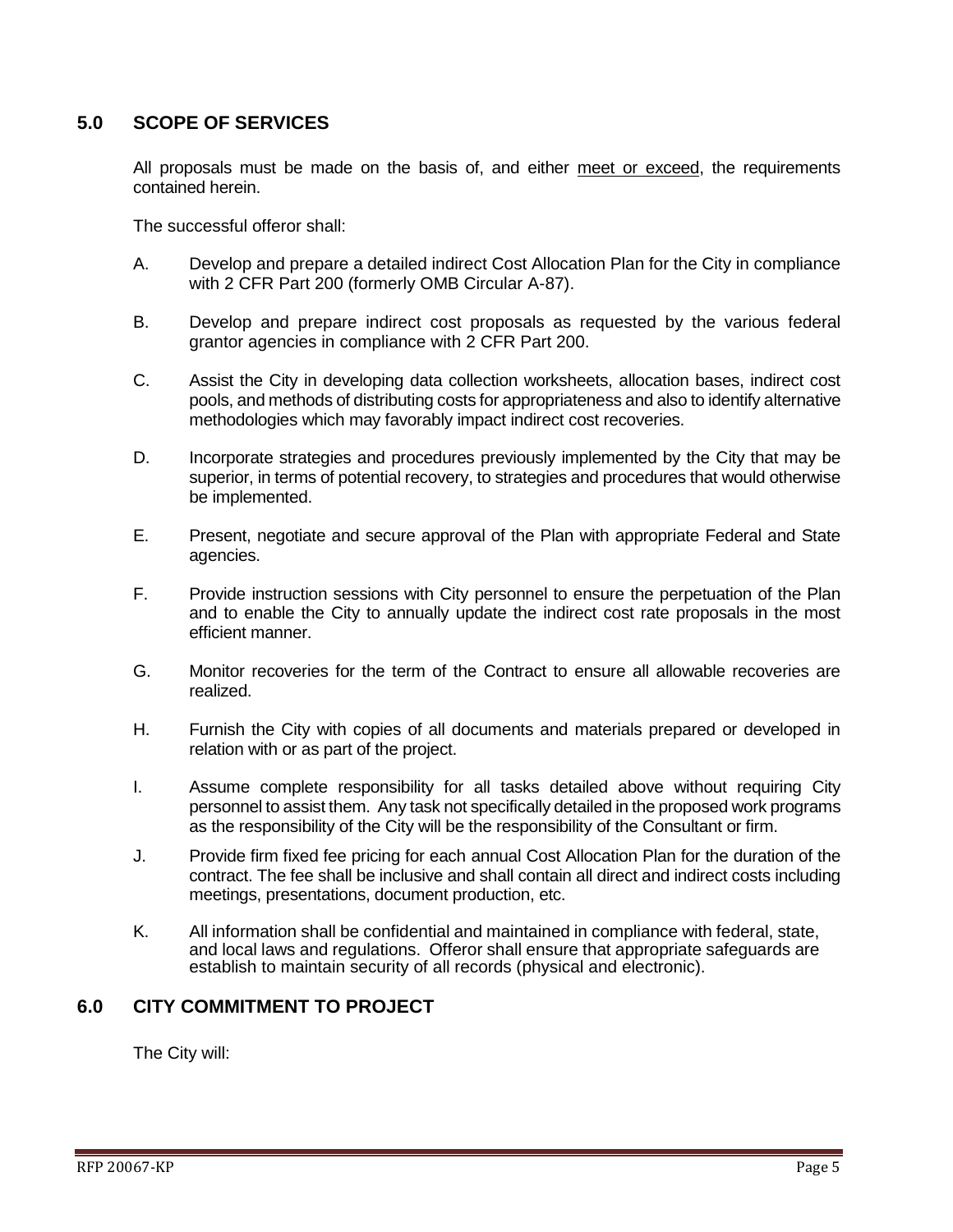- A. Provide liaison services with all other City departments as needed, including introductions, scheduling of appointments, and limited assistance in gathering data.
- B. Provide access to such financial and other information as needed by the Consultant to prepare the Indirect Cost Allocation Plan.

### <span id="page-5-0"></span>**7.0 GUARANTEES BY CONSULTANT OR FIRM FOR COST ALLOCATION PLAN**

Consultant or firm shall, as a condition of payment related to the Indirect Cost Allocation Plan, guarantee the following:

- A. Consultant or firm shall successfully negotiate the Indirect Cost Recovery Plan with the Federal or State agency before any fees are due.
- B. The City will successfully recover Federal and/or State funds in excess of the fees, due solely to consultant's plan, before fees are due.
- C. The Consultant or firm shall defend the City, for a period of three (3) years from the date that the Consultant or firm delivers the completed Indirect Cost Allocation Plan, if the cost allocation plan is audited or challenged by Federal or State representatives.
- D. Consultant or firm shall not request additional fees from the City regardless of its actual time and reimbursable expenses on the engagement.

#### <span id="page-5-1"></span>**8.0 INSTRUCTIONS FOR SUBMITTING PROPOSALS**

#### A. Submission of Proposals

An electronic document shall be submitted by e-mail attachment to [proposals@suffolkva.us](mailto:proposals@suffolkva.us) with the RFP number and title in the subject line. Electronic copies may be delivered to the Purchasing Office, 442 West Washington Street, Room 1086, Suffolk, Virginia prior to the closure date shown, if desired. Documents should be saved as a .pdf document and should conserve disk space to allow transfers of data. **ZIP files cannot be accepted**; they do not work in the City's system. To receive confirmation of receipt of proposal, send request to the contracting officer at [kpittman@suffolkva.us](mailto:kpittman@suffolkva.us) Do NOT send proposal directly to contracting officer.

The intent of using electronic submissions is to reduce paper usage and provide economical approaches while permitting the offeror to demonstrate their skills, education, experience, pricing, and ingenuity that would qualify them to be selected for interview.

Offerors so selected will be allowed to make a formal presentation of their qualifications and job approach, and may be selected for final negotiations of contract. Therefore, care should be given to address the issues relating to the evaluation criteria.

Read the entire solicitation before submitting a proposal. Failure to read any part of this RFP shall not relieve any offeror from his or her contractual obligations.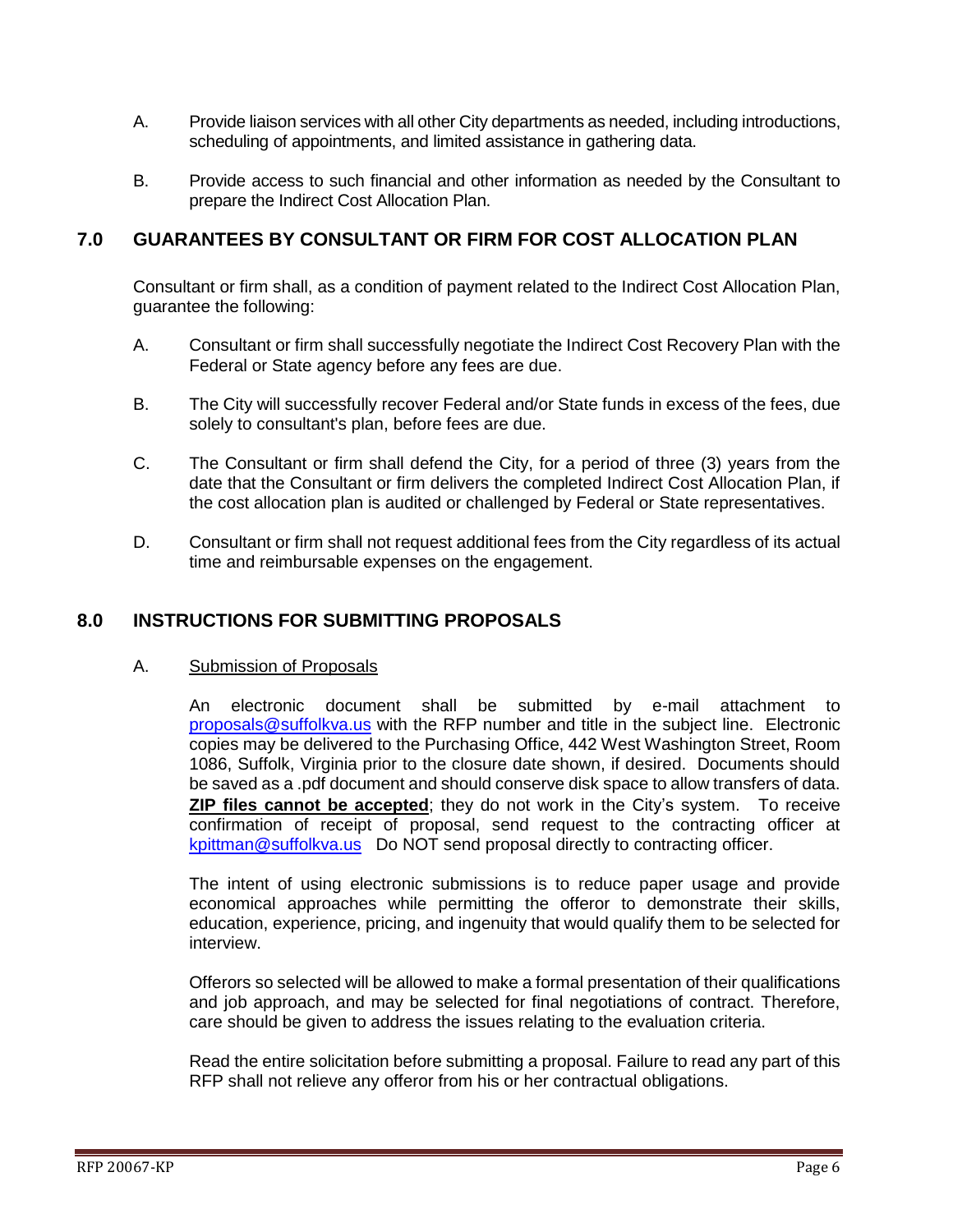#### B. Questions and Inquiries

Questions and inquiries pertaining to the Request for Proposals will be accepted from any and all firms via e-mail [kpittman@suffolkva.us](mailto:kpittman@suffolkva.us) or fax. Inquires must provide RFP number and title. Material questions will be answered by Addendum and will be posted on the City's website: [http://apps.suffolkva.us/bids/bid\\_search\\_all.jsp](http://apps.suffolkva.us/bids/bid_search_all.jsp) provided that all questions are received five (5) business days prior to opening date.

Kelly Pittman, Buyer, is the designated authorized spokesperson for the City of Suffolk with respect to this RFP. All questions and/or comments should be directed to her attention. The respondents to this RFP shall not contact, either directly or indirectly, any other employee or agent of the City regarding this RFP. This prohibition shall also extend to the Suffolk City Council and other elected City officials. Any such unauthorized contact may disqualify the offeror from the procurement.

#### C. Addendum and Supplement to Request

If it becomes necessary to revise any part of this request or if additional data are necessary to enable an exact interpretation of provisions of this request, an addendum will be issued. It is the responsibility of the offeror to ensure that he has received all addendums prior to submitting a proposal. All addenda can be downloaded from : [http://apps.suffolkva.us/bids/bid\\_search\\_all.jsp](http://apps.suffolkva.us/bids/bid_search_all.jsp)

#### D. Firm Pricing for City Acceptance

Offers made during negotiation must be honored for City acceptance for 120 days from the date of offer.

#### E. Proprietary Information

Trade secrets or proprietary information submitted by an offeror in connection with this solicitation shall not be subject to disclosure under the Virginia Freedom of Information Act; however, the offeror must invoke the protections of this section prior to or upon submission of the data or other materials, and must clearly identify the data or other materials to be protected and state the reasons why protection is necessary. Offerors shall not mark sections of their proposal as proprietary if they are to be part of the award of the contract and are of a "Material" nature. Any propriety information must be listed on the attached "Proprietary/confidential Information Identification" form and submitted with the proposal. An all-inclusive statement that the entire proposal is proprietary will result in rejection of the proposal.

#### F. Authority to Bind Firm in Contract

Proposals must give full firm name and address of offeror. Failure to sign proposal may disqualify it. Person signing proposal should show title or authority to bind his firm in a contract. Firm name and authorized signature must appear on proposal in the space provided.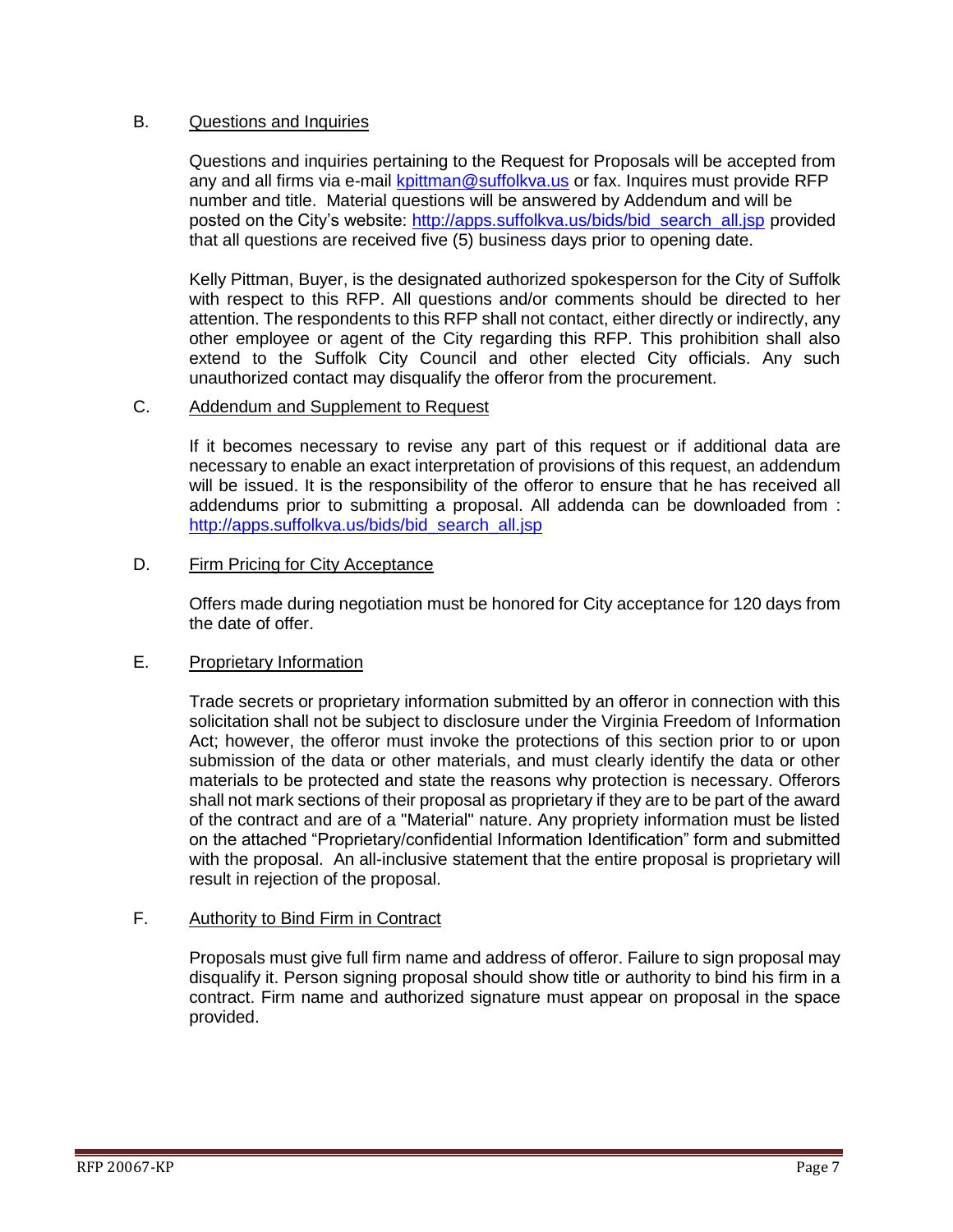#### G. Preparation and Submission of Proposals

- 1. All proposals shall be signed by the individual or authorized principals of the firm.
- 2. All attachments to the Request for Proposal requiring executing by the firm are to be returned with the proposals.
- 3. Proposals are to be submitted electronically; title shall indicate the RFP number, time and date of public acceptance, and the title of the proposal.
- 4. It is the offeror's responsibility that the proposals are received by the Purchasing Division BEFORE the hour specified on the opening date. Requests for extensions of this time and date will not be granted. Proposals or unsolicited amendments to proposals received by the City after the acceptance date will not be considered.

#### H. Miscellaneous Requirements

- 1. The City will not be responsible for any expenses incurred by a firm in preparing and submitting a proposal. All proposals shall provide a straightforward, concise delineation of the firm's capabilities to satisfy the requirements of this request. Emphasis should be on completeness and clarity of content.
- 2. Offerors who submit a proposal in response to this RFP may be required to make an oral presentation of their proposal. The Purchasing Division will schedule the time and location for this presentation.
- 3. The contents of the proposal submitted by the successful offeror and this RFP will become part of any contract awarded as a result of the Scope of Services contained herein. The successful firm will be expected to sign a contract with the City.
- 4. The City reserves the right to reject any and all proposals received by reason of this request, or to negotiate separately in any manner necessary to serve the best interests of the City.

## <span id="page-7-0"></span>**9.0 SPECIFIC PROPOSAL REQUIREMENTS**

Proposals should be as thorough and detailed as necessary to allow the City of Suffolk to properly evaluate the offeror's capabilities to provide the required services. Offerors are required to submit the following items in the format provided as a complete proposal:

#### A. Signature Sheet and Cover Letter

The offeror shall complete and submit the Signature Sheet (Page 1) and submit it with a brief cover letter. The cover letter should summarize key elements of the proposal. An individual authorized to bind the Contractor must sign the letter and Signature Sheet, as well. Indicate the address and telephone number of the Consultant's office.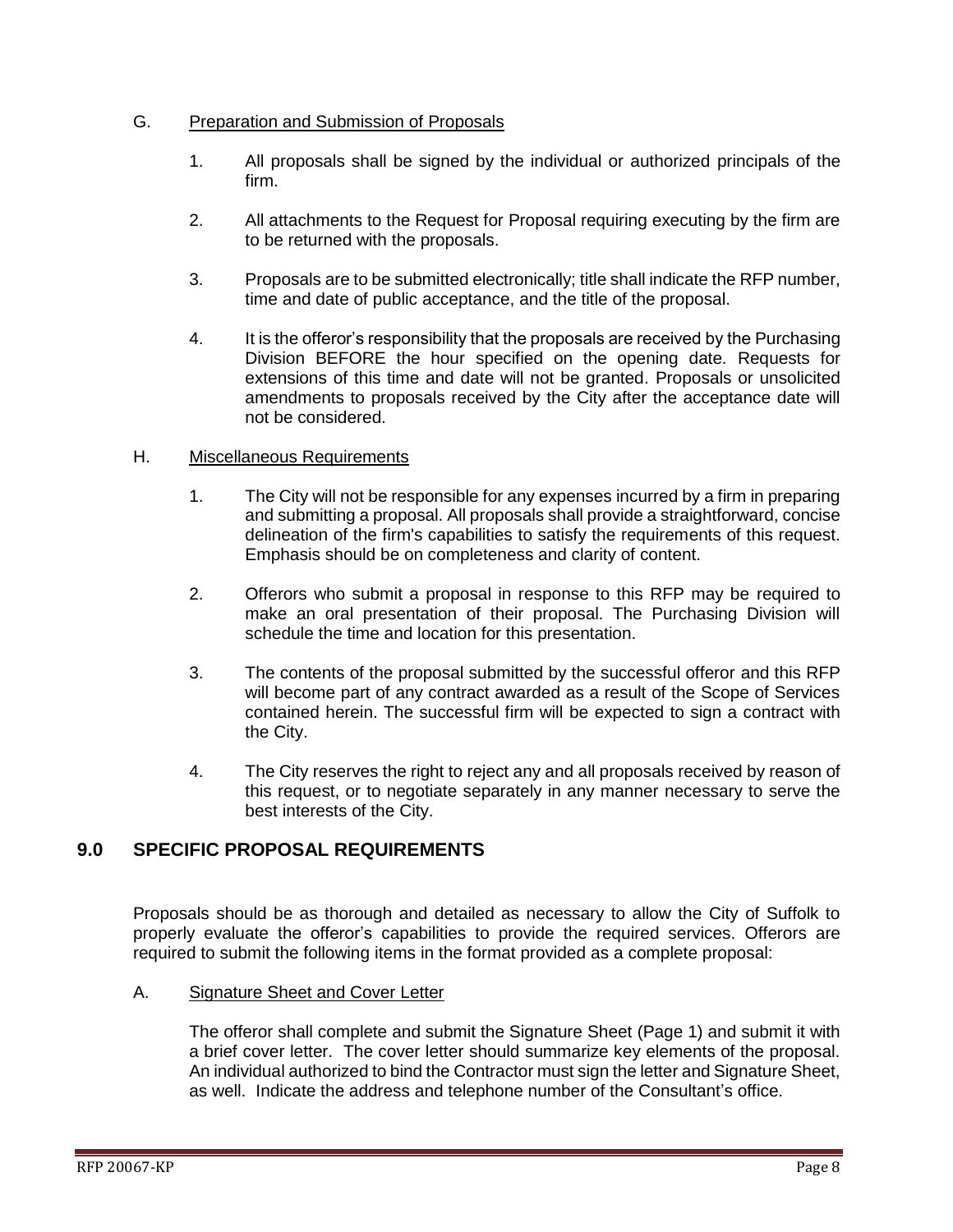#### B. Qualifications of Consultant or Firm

The offeror shall provide:

- 1. List of all consulting personnel who will participate in the project. Indicate the experience of each in preparing cost allocation plans subject to 2 CFR Part 200 during the past one (1) year.
- 2. List of local government cost allocation and indirect cost recovery plans completed during the past year by the personnel listed above, with (a) name of city or county, (b) client contact with telephone number and email, and (c) Federal negotiator with whom each plan was negotiated.

The offeror must show evidence of familiarity with the City, state, and Federal programs. List similar projects that best illustrate this experience.

3. List (with contact's name, address and telephone number) of organizations or groups which have endorsed the firm's services in the areas of cost allocation plans.

#### C. Approach to Task

The offeror shall provide a detailed approach to task to include a proposed time schedule with beginning and end dates, milestones, and deliverables, as well as responsibilities of proposed personnel to accomplish the project. City involvement, to include staff, time, room requirements, etc. required by the Offeror to complete the task shall be included in this section.

#### D. Software Package

All offerors shall:

- 1. Submit descriptive statements on firm's software package relating to its ability to perform cost allocation, cost allocations techniques, and form of output. In addition, specify firm's willingness to share this system with the City and provide a list of all clients who currently use the system on this basis.
- 2. Submit information on at least one (1) City's Cost Allocation Plan prepared using your firm's computer software package and a copy of the user manual provided to clients.

#### E. Defense of Work

The offeror shall demonstrate their capability to defend work in the event of disallowed findings. Summaries of specific cases shall be included with the proposal. The City reserves the right to require copies of case documentation.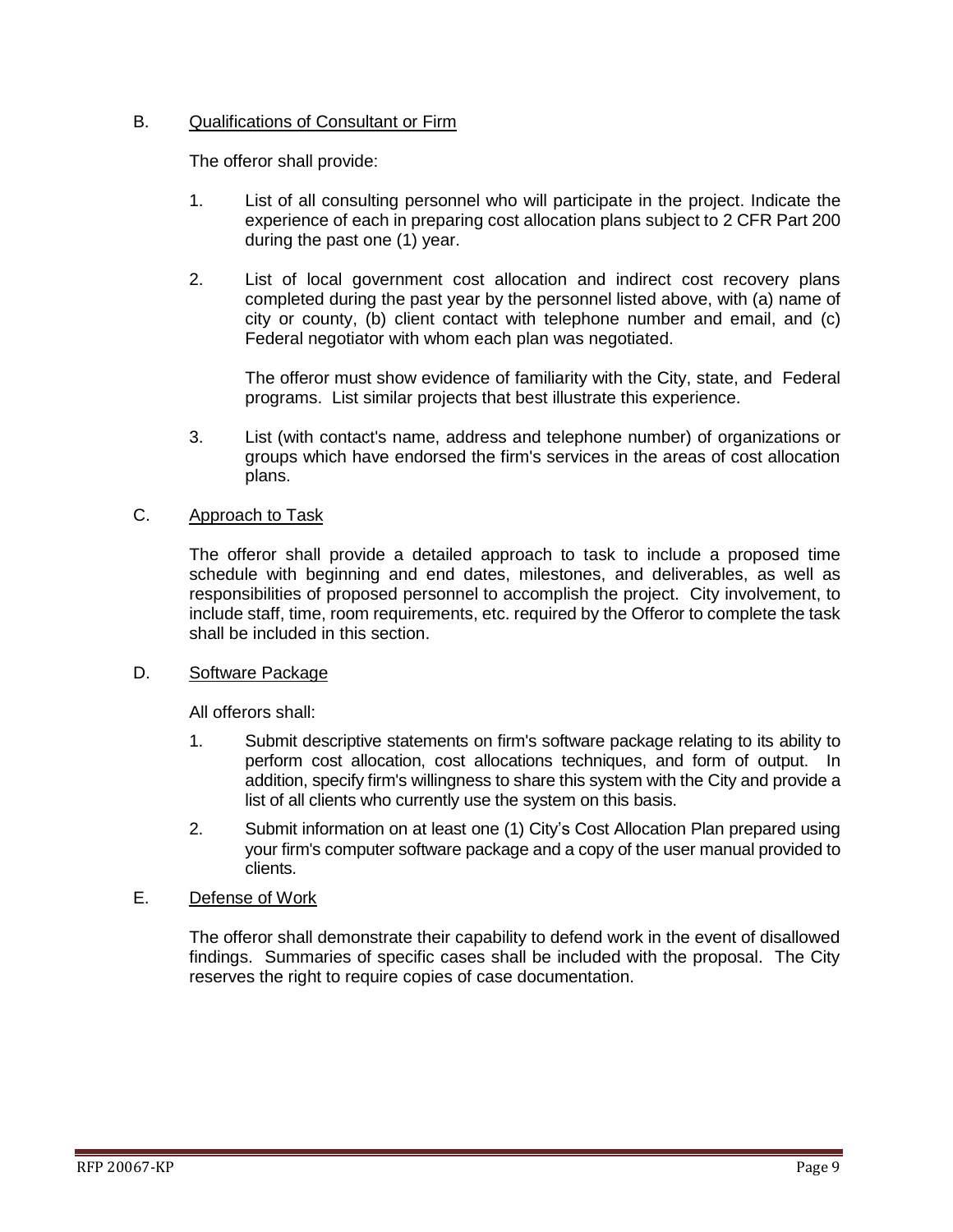#### F. Format

Proposal should be submitted in the following format:

- Cover Page, Signed (Page 1)
- Cover Letter (Section A)
- Proposal (Scope of Services) sequenced in accordance with Paragraphs B-E above
- Forms as follows: (All forms must be signed.)
	- o *Signature Sheet (Page 24)*
	- o *Propriety/Confidential Information Identification (Page 25)*
	- o *Exceptions to RFP (Page 26)*
	- o *Anticollusion/Nondiscrimination/Drug Free Workplace Clauses (Pg. 27)*
	- o *Proof of Authority to Transact Business in Virginia (Page 28)*

### <span id="page-9-0"></span>**10.0 EVALUATION AND AWARD CRITERIA**

The City's Evaluation Committee shall review each proposal and verify the claims and credentials of each offeror. Selection will be made for each proposal on the basis of the criteria listed below. Each criteria will be evaluated based upon the strengths and weaknesses of the submittal or subsequent information gained in the process.

- Management's approach to task, to include schedule, and knowledge and understanding of the federal cost principles outlined in 2 CFR Part 200. (30%)
- Recent experience in conducting similar scope, complexity, and magnitude for other public agencies. Include references. (30%)
- Educational background, certifications, licenses, and work experience of staff involved in this project services. (40%)

Once each member of the Evaluation Committee has read and rated each proposal by use of the criteria, a consensus of the Committee shall be used established ranking the proposals. This ranking shall be used to select the firms for further consideration—the short-list. At this point, the Evaluation Committee will conduct interviews with two or more of the top ranked firms.

After interviews have been conducted with each selected offeror, the City shall select the proposal which, in its sole opinion, is in the best interest of the City and enter into negotiations with that firm. Should negotiations fail with this offeror, negotiations will be terminated with that offeror and negotiations will be opened with the next ranked firm, as required under the Virginia Public Procurement Act. Should the City determine, in its sole discretion, that only one offeror is qualified, or that one offeror is clearly more highly qualified than the other under consideration, a contract may be negotiated and awarded to that offeror. The file will show the Committee's perception of the strengths and weaknesses of each proposal received as basis for selection.

The successful firm will be expected to enter into a contract with the City of Suffolk based upon their submittal, any additional negotiated terms, and best and final pricing. The successful firm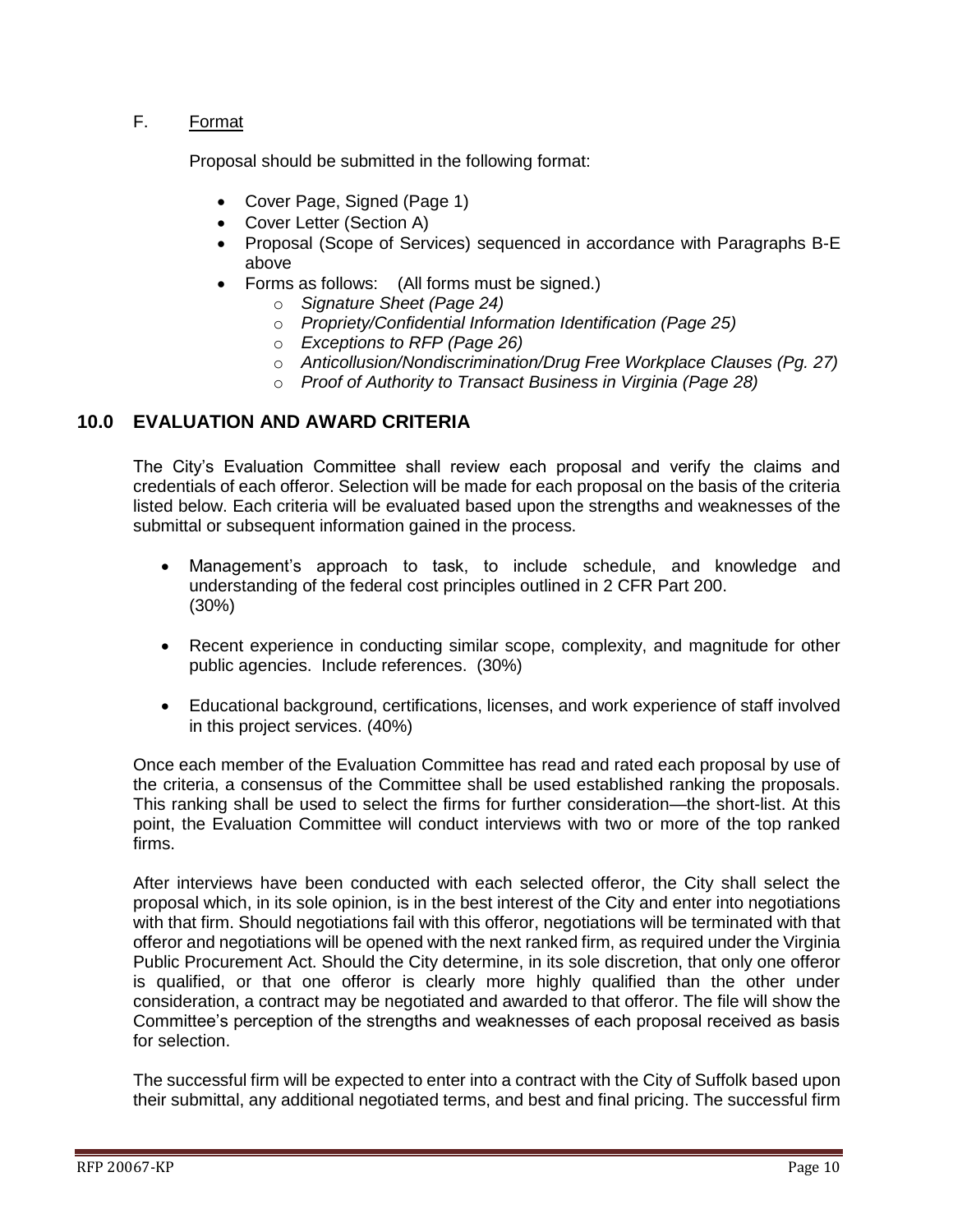shall execute and return the contract documents to the City within ten (10) business days of receipt.

Shortlisted firms may be requested to provide a non-binding estimate on the day scheduled for presentation/interview.

### <span id="page-10-0"></span>**11.0 ADDITIONAL INSTRUCTIONS FOR RFP**

- 1. **Use of Form**: All proposals should be submitted in electronic (.pdf) format in accordance with this form. The Offeror may attach/scan other information as required to the electronic document that will be made a part of the proposal. Electronic submittals on CD, DVD, flash drives, or other electronic media will be accepted if delivered prior to the closing time. The preferred method is by an attachment to an email addressed to: [proposals@suffolkva.us.](mailto:proposals@suffolkva.us) ZIP files cannot be accepted.
- 2. **Submittals**: Except as noted above, all proposals shall be sent as an attachment to email to: [proposals@suffolkva.us.](mailto:proposals@suffolkva.us) The subject line must show the proposal number and title.
- 3. **Late Proposals**: Proposals, if received by the City's Purchasing Division ("Purchasing") after the date and time specified, will not be considered. It will be the responsibility of the Offeror to see that their proposal is received by Purchasing as specified. There will be no exceptions. Electronic proposals show the date and time sent. This must be prior to the closing date published on the first page.
- 4. **City Hall Closure**: Should the City's electronic networks connectivity prevent receipt of proposals at the time of the scheduled proposal closing, the proposals will be accepted and opened on the next business day of the City, at the original scheduled hour, or as soon as connectivity is restored during normal business hours.
- 5. **Competition Intended**: It is the City's intent that this RFP permits competition. It shall be the Offeror's responsibility to advise the Contract Officer in writing if any language requirement, specification, terms, conditions, or any combination thereof, inadvertently restricts or limits the requirements stated in this RFP to a single source. Such notification must be received by the Contract Officer prior to the date set for proposals to close.
- 6. **Contract Quantities**: The quantities specified in the RFP are estimates only unless otherwise clearly noted, and are given for the information of Offeror and for the purpose of proposal evaluation. They do not indicate the actual quantity that will be required, since such volume will depend upon requirements that may develop during the contract period. Quantities shown shall not be construed to represent any amount which the CITY shall be obligated to purchase under the contract, or relieve the Offeror of his obligation to fill all orders placed by the City, except as clearly noted.
- 7. **Delivery**: The time of delivery of services must be stated in definite terms. If time of delivery for services varies, the offeror shall so state.
- 8. **Offeror's Qualifications**: Only proposals from established offerors for work similar in scope to work herein shall be considered; the City reserves the right to request specific reference information prior to award. Offeror shall demonstrate that they have adequate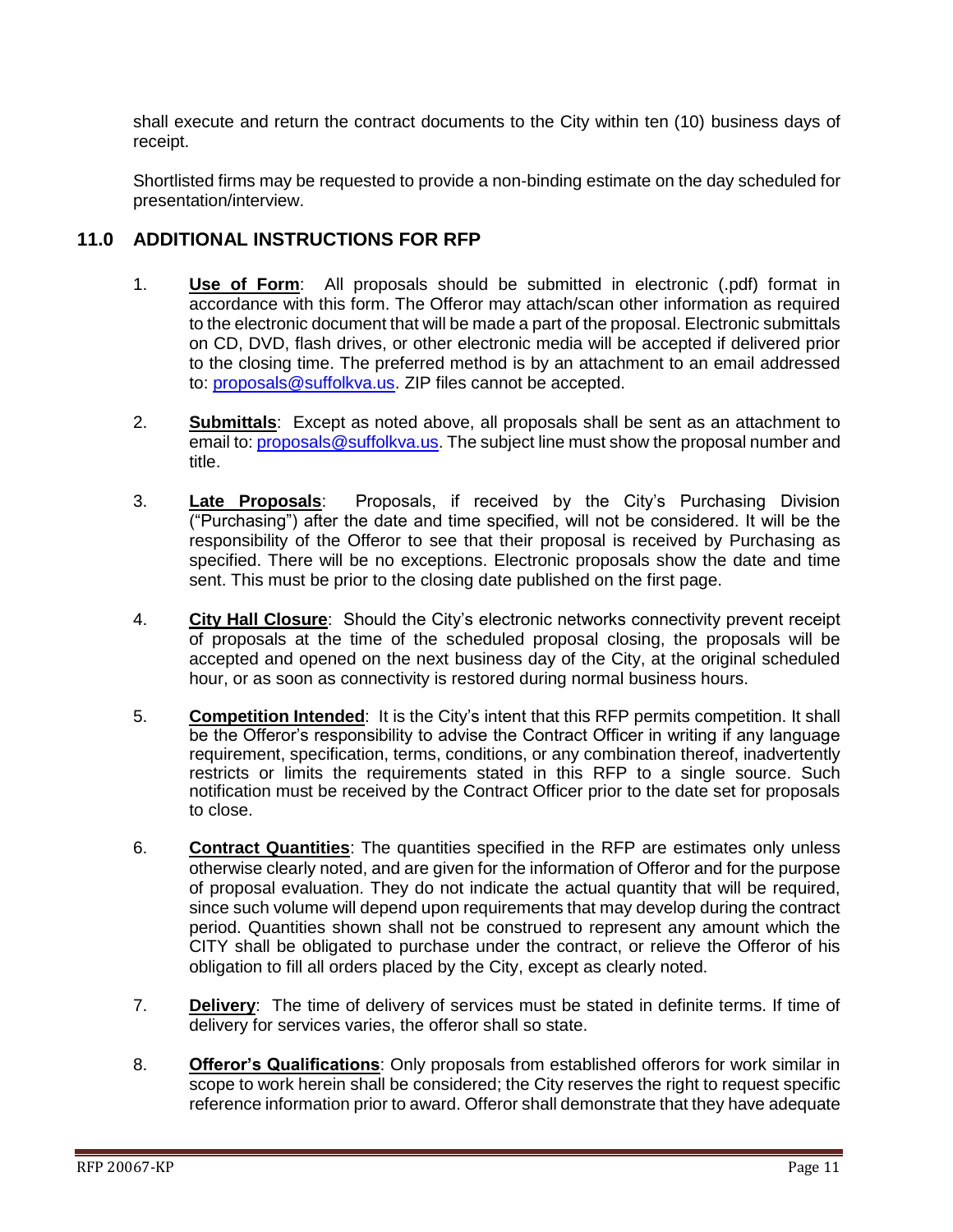and appropriate manpower, and resourced to respond and perform in accordance with the provisions herein.

The City may, at its option, disqualify an Offeror and reject its proposal for cause. Reasons deemed to be sufficient for this action shall include, but not be limited to, the following:

- **Example 1** Evidence of collusion among offerors.
- Receipt of more than one proposal on any project from an individual, or from a corporation. This restriction does not apply to sub-contractors
- Default on any previous contract.
- For unreasonable failure to complete a previous contract within the specified time or for being in arrears on an existing contract without reasonable cause for being in arrears.
- Inability to perform as revealed by an investigation of the Offeror's financial statement, experience and/or plant and equipment.
- Offeror does not meet project-specific requirements, as identified in the solicitation.
- 9. **Pricing to be F.O.B. Destination – Freight Allowed**: Pricing shall be F.O.B. destination-freight included for all competitive proposals. F.O.B. Destination-Freight Included shall include all shipping costs to the City location(s) at the unit cost. No additional shipping charges shall be allowed.
- 10. **Samples**: Samples, when requested, must be furnished free of expense, and upon request, if not destroyed, will be returned at the Offeror's risk and expense.
- 11. **Silence of Specifications**: The apparent silence of these specifications and any supplemental specifications as to any detail or the omission from the specifications of a detailed description concerning any point shall be regarded as meaning that only the best commercial practices are to prevail and correct type, size and design are to be used. All interpretations of these specifications shall be made on the basis of this statement.
- 12. **Capacity of Offeror:** All proposals must be signed by a responsible officer or employee having the authority to bind the firm in contract. The Offeror agrees that its contract performance shall be in strict conformance with the contract documents.
- 13. **Rights to Damages**: By signing its proposal, the Offeror assigns to the City any and all rights that it may have under the antitrust laws of the United States and the Commonwealth of Virginia in any way arising from or pertaining to this proposal. This provision is remedial in nature and is to be liberally construed by any court in favor of the City.
- 14. **Anti-collusion**: The Offeror certifies by signing its proposal that the proposal is made without prior understanding, agreement, or accord with any other person or firm submitting a proposal for the same goods and/or services and the this proposal is in all respects bona fide, fair, and not the result of any act of fraud or collusion with another person or firm engaged in the same line of business or commerce. Any false statement hereunder may constitute a felony and can result in a fine and imprisonment, as well as civil damages. Should sub-contractors have interest in multiple submittals, this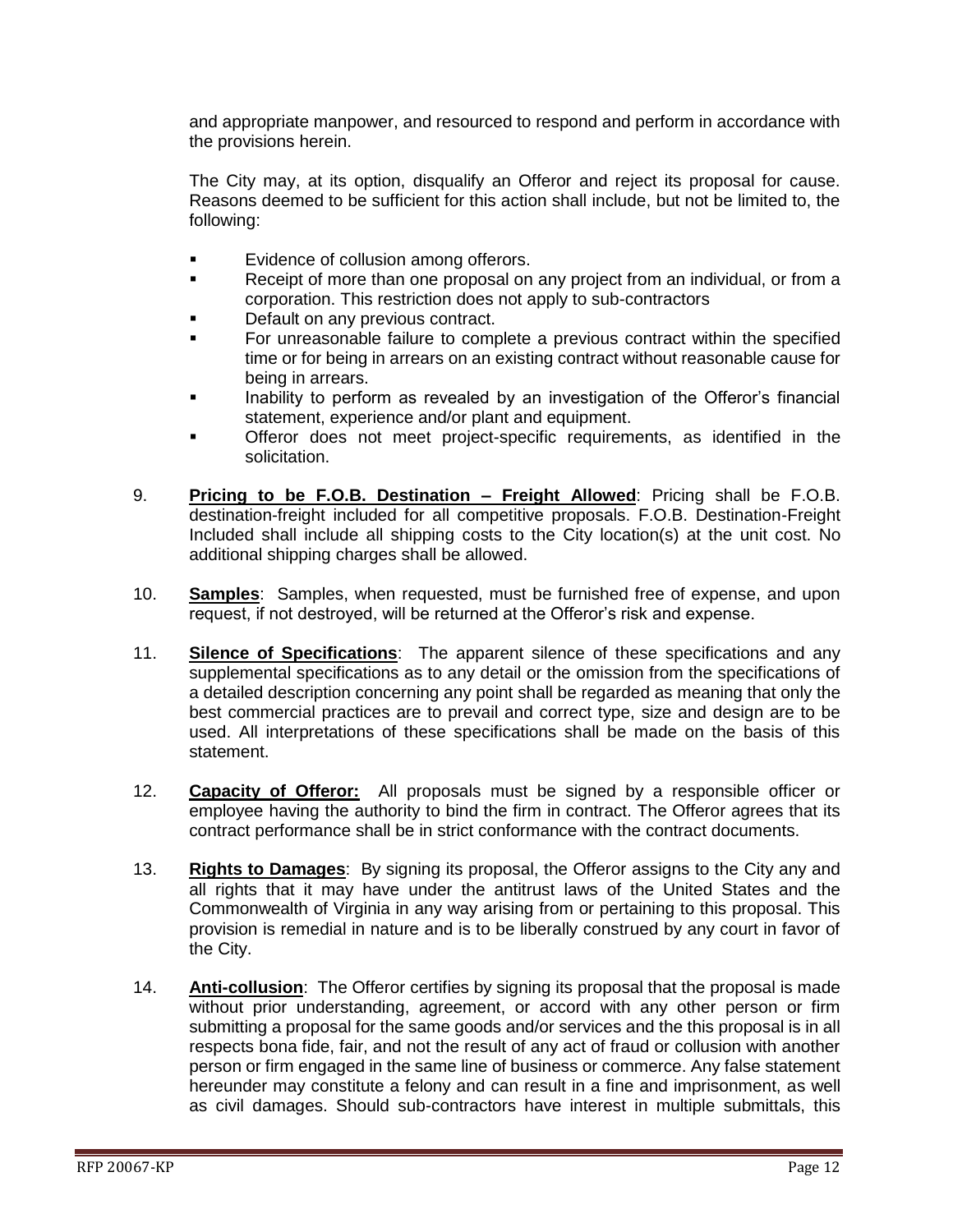clause does not apply except when an act of collusion or fraud has occurred.

15. **Contact Prohibition**: Direct contact with the City and City departments other than Purchasing, on the subject of this proposal is expressly forbidden except with the foreknowledge and permission of the Contract Officer. Violation may result in a determination that your firm is ineligible for an award.

All questions shall be in writing to the Contract Officer shown on the title page of the proposal. The respondents to this RFP shall not contact, either directly or indirectly, any other employee or agent of the City regarding this RFP. This prohibition shall also extend to members of the City. Any such unauthorized contact may disqualify the Offeror from this procurement.

- 16. **Debarment Status**: By submitting a proposal, offerors certify that they are not currently debarred by the Commonwealth of Virginia from submitting proposals or proposals on contracts for the type of goods and/or services covered by this solicitation, nor are they an agent of any person or entity that is currently so debarred.
- 17. **Ethics in Procurement**: Offeror must provide written disclosure with their proposal if one of its officers, directors, trustees, partners, employees, or lenders is an employee or officer of the City or an immediate family member of the employee or officer (as defined by Section 2.2-4368 of the Virginia Procurement Act) who is involved personally or substantially participates in procurement transactions or owns or controls an interest of more than three percent (3%) of the company or receives more than \$5,000 annually from the Offeror.
- 18. **Addenda**: If issued, addenda to this solicitation will be posted on the Purchasing website http://apps.suffolkva.us/bids/bid\_search\_all.jsp\_lt is the Offeror's responsibility to check the website or contact the Purchasing Division prior to the submittal deadline to ensure that the Offeror has a complete, up-to-date package. Acknowledgement of all issued Addenda shall be indicated in the proposal.
- 19. **Withdrawal of Proposals**: Proposals may be withdrawn (cancelled) any time prior to the closing time and date. Withdrawal of proposals may be accomplished by submitting such request in writing on the issuing company's letterhead either by email, in person, or by certified mail.
- 20. **Award**: Award will be made to the Offeror considered by the City's sole determination after following the procedure outlined herein. The process used for this solicitation shall be Competitive Negotiation for Professional Services as outlined in the Virginia Public Procurement Act.
- 21. **Announcements**: Upon the award or the announcement of the decision to award a contract, such notice will be publicly posted on the electronic bulletin board located outside of the Purchasing Division and on the Purchasing web site: [http://apps.suffolkva.us/bids/bid\\_search\\_all.jsp](http://apps.suffolkva.us/bids/bid_search_all.jsp)
- 22. **Offer/Acceptance**: Each proposal is received with the understanding that the acceptance in writing by the City of the offer to furnish any or all of the goods and/or services described therein, shall constitute a contract between the Offeror and the City, which shall bind the Offeror to furnish and deliver the goods and/or services quoted at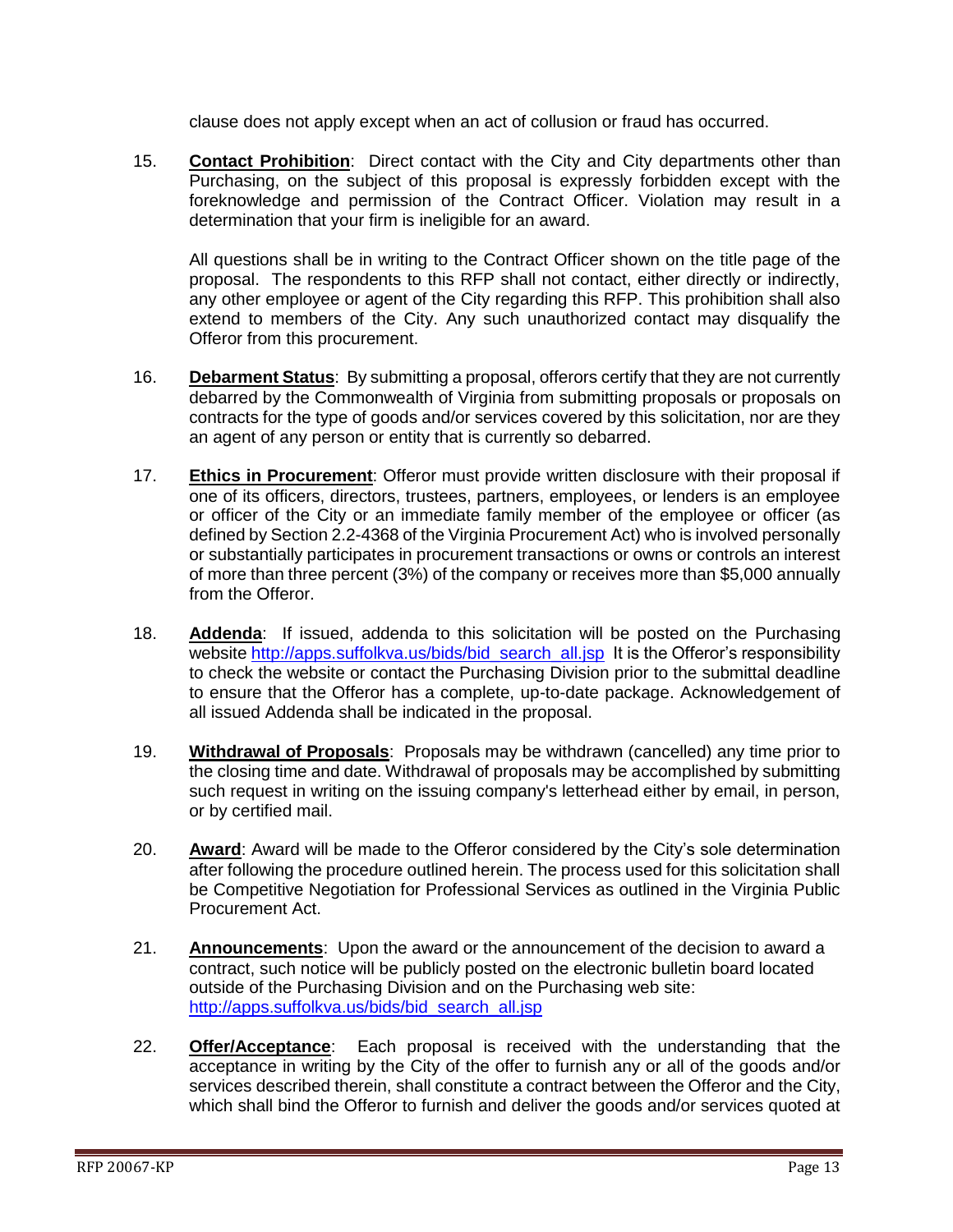the prices stated and in accordance with the conditions of the accepted proposal; and the City on its part to order from such Offeror, except for causes beyond reasonable control; and pay for, at the agreed prices, all goods and/or services specified and delivered.

- 23. **City's Rights**: The City reserves the right to reject any and all proposals, and to waive any informality if it is determined to be in the best interest of the City.
- 24. **Appeals Procedure**: Upon Offeror's request, administrative appeals information will be provided that shall be used for hearing protests of a decision to award, or an award, appeals from refusal to allow withdrawal of proposals, appeals from disqualification, appeals for debarment or suspension, or determination of non-responsibility and appeals from decisions or disputes arising during the performance of a contract. To be timely all appeals shall be made within the time periods set forth by the Virginia Public Procurement Act, §2.2-4357, *et seq*. Contact the Contract Officer at once for assistance.
- 25. **Additional Conditions**: The Contract Terms and Conditions and all Instructions in this solicitation are intended to apply to the resulting contract and shall supersede any conflicting terms in the Offeror's proposal. Any additional conditions an Offeror intends be considered must be submitted with the proposal and noted as an exception. Such exceptions may result in a finding that the submittal is 'non-responsive' to the proposal, negating possibility of an award to that Offeror. Contractual documents submitted by the successful firm after an award will not be accepted.
- 26. **Cooperative Agreements**: If authorized by the offeror(s), the resultant contract(s) may be extended to any jurisdiction within the Commonwealth of Virginia to purchase at the contract prices in accordance with the contract terms. Any jurisdiction using such contracts shall place its own order(s) directly with the successful contractor(s). The City of Suffolk acts only as the contracting agent and is not responsible for placement of orders, payment, or discrepancies of the participating jurisdictions. It is the contractor's responsibility to notify the jurisdictions of the availability of contract(s).

## <span id="page-13-0"></span>**12.0 CONTRACT TERMS AND CONDITIONS**

- 1. **Conflict**: In the event of a conflict between the contract documents, including these Contract Terms and Conditions, the final executed contract documents shall control.
- 2. **Alien employment**: Consultant certifies that he does not and shall not during the performance of the contract for goods and services in the Commonwealth, knowingly employ unauthorized aliens as defined in the federal Immigration Reform and Control Act of 1986, as amended.
- 3. **Anti-Discrimination**: The Consultant certifies to the City that they will conform to the provisions of the Federal Civil Rights Act of 1964, as amended, as well as the Virginia Fair Employment Contracting Act of 1975, as amended, where applicable, the Virginians with Disabilities Act, the Americans with Disabilities Act and §2.2-4311 of the Virginia Public Procurement Act (VPPA). If the award is made to a faith-based organization, the organization shall not discriminate against any recipient of goods,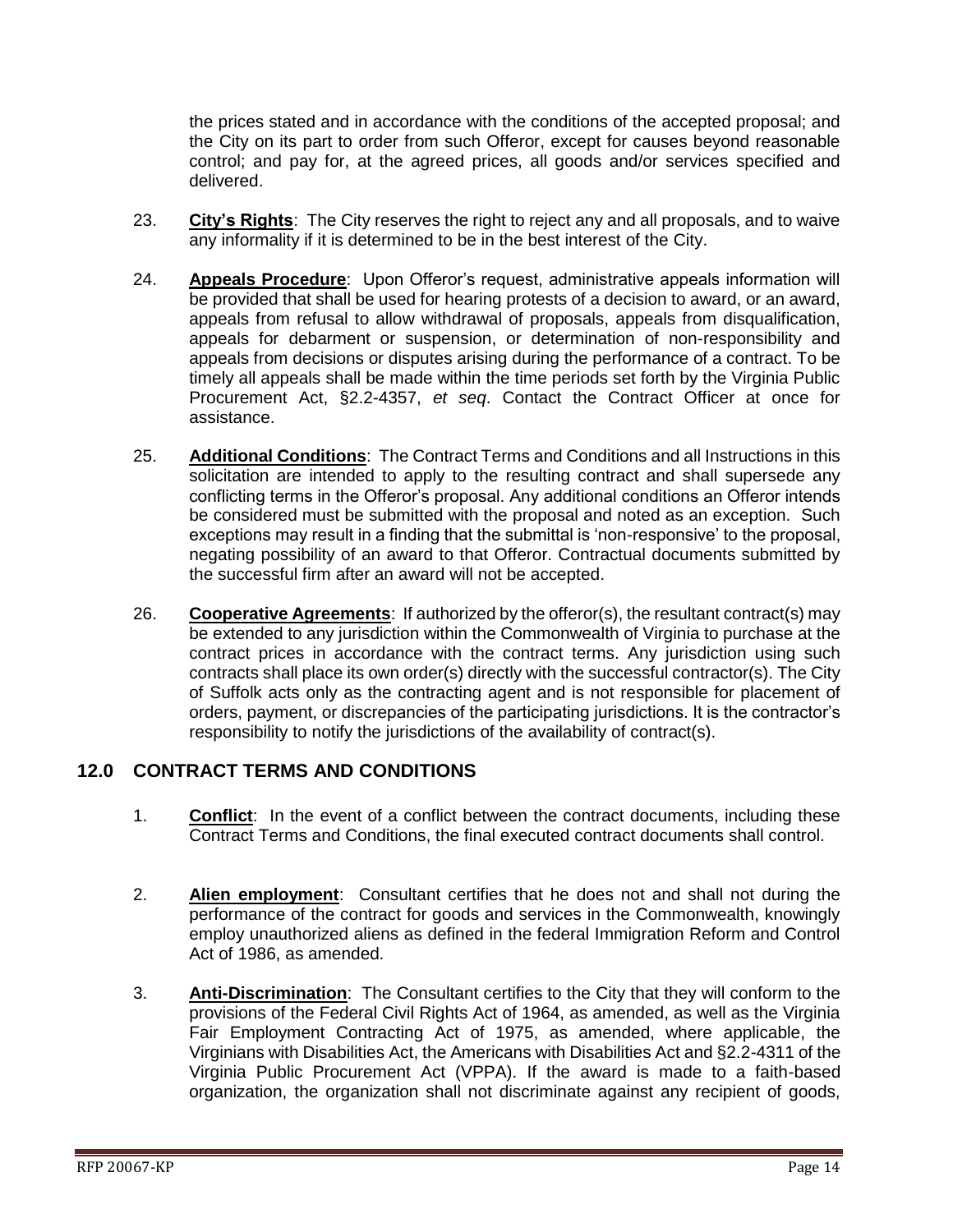services, or disbursements made pursuant to the contract on the basis of the recipient's religion, religious belief, refusal to participate in a religious practice, or on the basis of race, age, color, gender or national origin and shall be subject to the same rules as other organizations that contract with public bodies to account for the use of the funds provided; however, if the faith-based organization segregates public funds into separate accounts, only the accounts and programs funded with public funds shall be subject to audit by the public body. (Code of Virginia 2.2.4343.1E).

The following provisions apply to all contracts over \$10,000:

- 1. During the performance of this contract, the Consultant agrees as follows:
	- a. The Consultant will not discriminate against any employee or applicant for employment because of race, religion, color, sex, national origin, age, disability, service disabled veterans or any other basis prohibited by state law relating to discrimination in employment, except where there is a bona fide occupational qualification reasonably necessary to the normal operation of the Consultant. The Consultant agrees to post in conspicuous places, available to employees and applicants for employment, notices setting forth the provisions of this nondiscrimination clause.
	- b. The Consultant, in all solicitations or advertisements for employees placed by or on behalf of the Consultant, will state that such Consultant is an equal opportunity employer.
	- c. Notices, advertisements and solicitations placed in accordance with federal law, rule or regulation shall be deemed sufficient for the purpose of meeting these requirements.
- 2. The Consultant will include the provisions of the foregoing paragraphs a, b, and c above in every subcontract or purchase order over \$10,000, so that the provisions will be binding upon each subcontractor or vendor.
- 4. **Assignment of Contract:** A contract shall not be assignable by the Consultant in whole or in part without the written consent of the City.
- 5. **Availability of Funds**: A contract shall be deemed in force only to the extent of appropriations available to each department for the purchase of such goods and/or services. The CITY's extended obligations on those contracts that envision extended funding through successive fiscal periods shall be contingent upon actual appropriations for the following years.
- 6. **Changes and Additions**: It shall be the responsibility of the Consultant to notify the City, in writing, of any necessary modifications or additions in the Scope of the contract. Compensation for changes or additions in the Scope of the contract will be negotiated and approved by the City, in writing.

Furthermore, it is understood and agreed by both parties that any work done by the Consultant on such modification or addition to the contract prior to the City's approval in writing shall be at the total risk of the Consultant and said work may not be compensated by the City.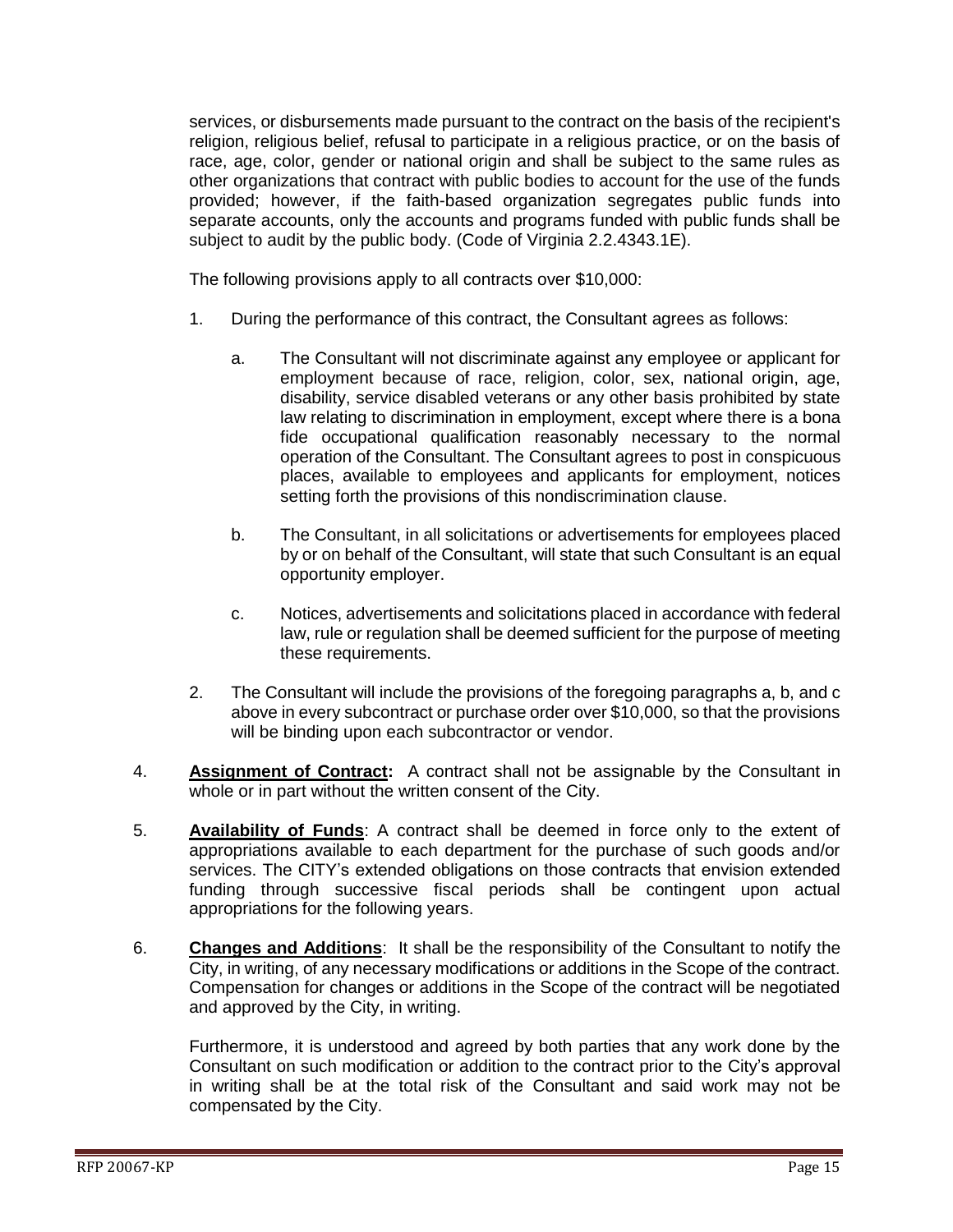- 7. **Conflicts of Interests**: The Consultant shall not accept or receive commissions or other payments from third parties for soliciting, negotiating, procuring, or effecting insurance on behalf of the CITY. The CITY may not procure supplies, equipment, materials or other goods from a Consultant on the same project.
- 8. **Consultant's Failure to Perform**: Failure of the Consultant to perform the contract by reason of the City's non-acceptance of additional conditions submitted after the award shall result in termination of the contract by the City, and may result in debarment of the Consultant for a period of up to three (3) years. Termination and /or debarment of the Consultant shall not constitute a waiver by the City of any other rights or remedies available to the City by law or contract.
- 9. **Contractual Disputes**: The Consultant shall give written notice to the City of his intent to file a claim for money or other relief at the time of the occurrence or the beginning of the work upon which the claim is to be based.

The written claim shall be submitted to the City no later than sixty (60) days after final payment. If the claim is not disposed of by agreement, the City shall reduce its decision to writing and mail or otherwise forward a copy thereof to the Consultant within thirty (30) days of receipt of the claim.

- 10. **Copyright Protection**: Consultant agrees to defend and save the City, its agents, officials, and employees, harmless from liability of any nature or kind, for use of any copyright, composition, secret process, patented or unpatented invention, articles or appliances furnished or used in the performance of the contract, or which Consultant is not the patentee, assignee, or licensee, to the same extent as provided in the above paragraph.
- 11. **Default**: In event of default by Consultant, the City reserves the right to procure the goods and/or services from other sources, and hold Consultant liable for any excess cost occasioned thereby. Such actions taken by the City shall not release the Consultant from additional remedies that may be allowed by law.
- 12. **Drug-Free Workplace**: During the performance of this contract, the Consultant agrees to (1) provide a drug-free workplace for the Consultant's employees; (2) post in conspicuous place, available to employees and applicants for employment, a statement notifying employees that the unlawful manufacture, sale, distribution, dispensation, possession, or use of a controlled substance or marijuana is prohibited in the Consultant's workplace and specifying the actions that will be taken against employees for violations of such prohibition; (3) state in all solicitation or advertisement for employees placed by or on behalf of the Consultant that the Consultant maintains a drug-free workplace; and (4) include the provisions of the foregoing clauses in every subcontract or purchase order of over \$10,000, so that the provisions will be binding upon each sub-Consultant or vendor.

For the purposes of this section, "drug-free workplace" means a site for the performance of work done in connection with a specific contract awarded to a Consultant, the employees of whom are prohibited from engaging in the unlawful manufacture, sale, distribution, dispensation, possession or use of any controlled substance or marijuana during the performance of the contract.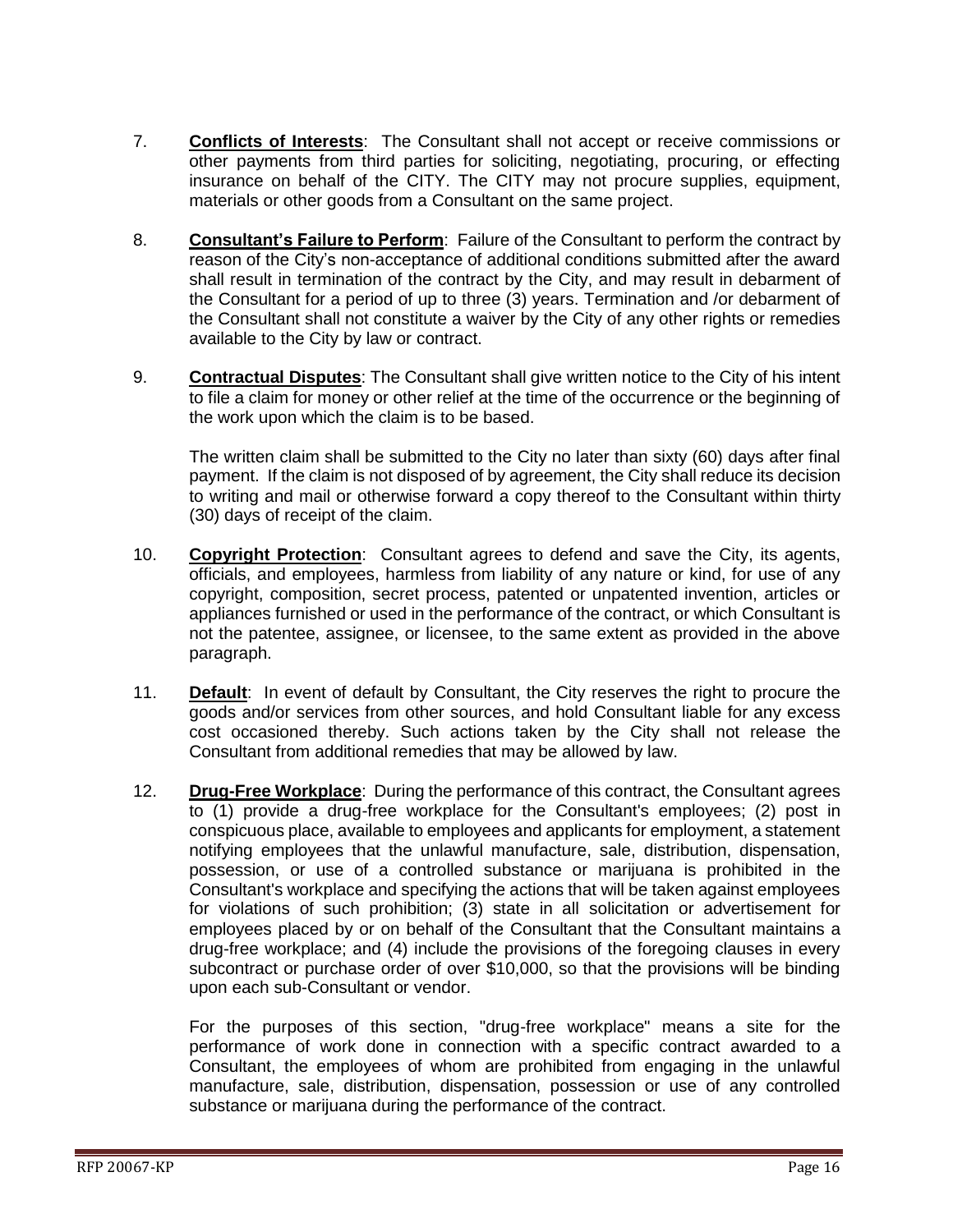- 13. **Entire Agreement**: This contract and any additional or supplementary documents incorporated herein by reference contain all the terms and conditions agreed upon by the parties hereto, and no other agreements, oral or otherwise, regarding the subject matter of this contract or any part thereof shall have any validity or bind any of the parties hereto. The contract shall not be modified, altered, changed or amended unless in writing and signed by the parties hereto.
- 14. **Exemption from Taxes**: The City is exempt from state sales tax and federal excise tax. A tax exemption certificate indicating the City's tax exempt status will be furnished by the City upon request.
- 15. **Faith-based Organizations**: The City does not discriminate against faith-based organizations.
- 16. **Governing Law**: This contract shall be made, entered into, and shall be performed in the City of Suffolk, Virginia, and shall be governed by the applicable laws of the Commonwealth of Virginia without regard to its conflict of law rules. In the event of litigation concerning this the contract, the parties agree to the exclusive jurisdiction and venue of the Circuit Court of the City of Suffolk, Virginia; however, in the event that the federal court has jurisdiction over the matter, then the parties agree to the exclusive jurisdiction and venue of the U.S. District Court for the Eastern District of Virginia, Norfolk Division.

The Consultant shall not cause a delay in services because of litigation pending or during litigation proceedings, except with the express, written consent of the City or written instruction/order from the Court.

- 17. **Indemnification**: Consultant shall defend and indemnify the City, and the City's employees, agents, and volunteers, from and against any and all damage claim, liability, cost, or expense (including, without limitation, attorney's fees and court costs) of every kind and nature (including, without limitation, those arising from any injury or damage to any person, property or business) incurred by or claimed against Consultant, its employees, agents, and volunteers, or incurred by or claimed against the City, the City's employees, agents, and volunteers, arising out of, or in connection with, the performance of all services hereunder by Consultant. This indemnification includes, but is not limited to, any financial or other loss, including, but not limited to, any adverse regulatory, agency or administrative sanction or civil penalties, incurred by the City due to the negligent, fraudulent or criminal acts of Consultant or any of the Consultant's officers, shareholders, employees, agents, Consultants, sub-contractors, or any other person or entity acting on behalf of Consultant. Unless otherwise provided by law, the Consultant Indemnification obligations hereunder shall not be limited in any way by the amount or type of damages, compensation, or benefits payable by or for Consultant under workers' compensation acts, disability benefit acts, other employee benefit acts, or benefits payable under any insurance policy. This paragraph shall survive the termination of the contract including any renewal or extension thereof.
- 18. **Independent Contractor**: The Consultant and any employees, agents, or other persons or entities acting on behalf of the Consultant shall act in an independent capacity and not as officers, employees, or agents of the City.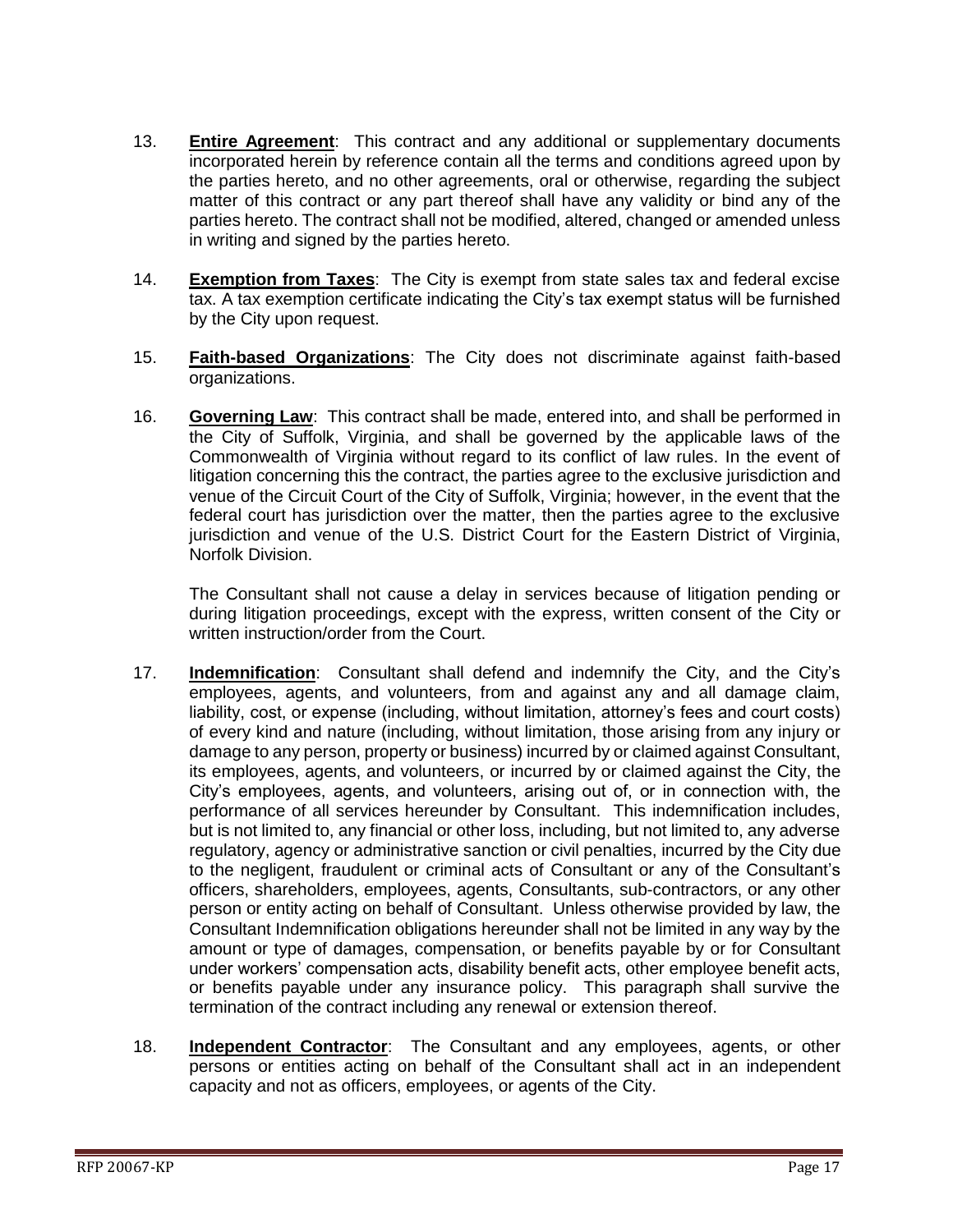- 19. **Insurance**: Consultant shall procure, maintain, and provide proof of insurance coverage for injuries to persons and property damage as may arise from or in conjunction with the work performed on behalf of the City by the Consultant, his agents, representatives, employees or subcontractors. Proof of coverage as contained herein shall consist of all policies, endorsements, declaration pages, and certificates of insurance and shall be submitted fifteen (15) days prior to the commencement of work, and such coverage shall be maintained by the Consultant for the duration of the contract period; for occurrence policies. Claims made policies must extend reporting period for two (2) years after expiration date.
	- a. General Liability

Coverage shall be as broad as: Comprehensive General Liability endorsed to include Broad Form, Commercial General Liability Form including Products/Completed Operations.

#### Minimum Limits

\$2,000,000 General Aggregate Limit \$2,000,000 Products & Completed Operations \$1,000,000 Personal and Advertising Injury \$1,000,000 Each Occurrence Limit \$ 50,000 Fire Damage Limit

- 
- \$ 5,000 Medical Expense Limit

#### b. Automobile Liability

Coverage sufficient to cover all vehicles owned, used, or hired by the Consultant, his agents, representatives, employees or subcontractors.

Minimum Limits

\$1,000,000 Combined Single Limit

- \$ 5,000 Medical Expense Limit
- c. Workers' Compensation

Limits as required by the Workers' Compensation Act of Virginia. Employers Liability, \$100,000/\$500,000/\$100,000

d. Umbrella/Excess Liability

\$2,000,000 umbrella/excess liability coverage

- e. Professional Liability
	- 1. The successful Offeror shall provide the City with an Errors and Omissions Liability Policy ("E&O Policy"). The policy shall cover the City for all sources of liability which would be covered by the latest edition of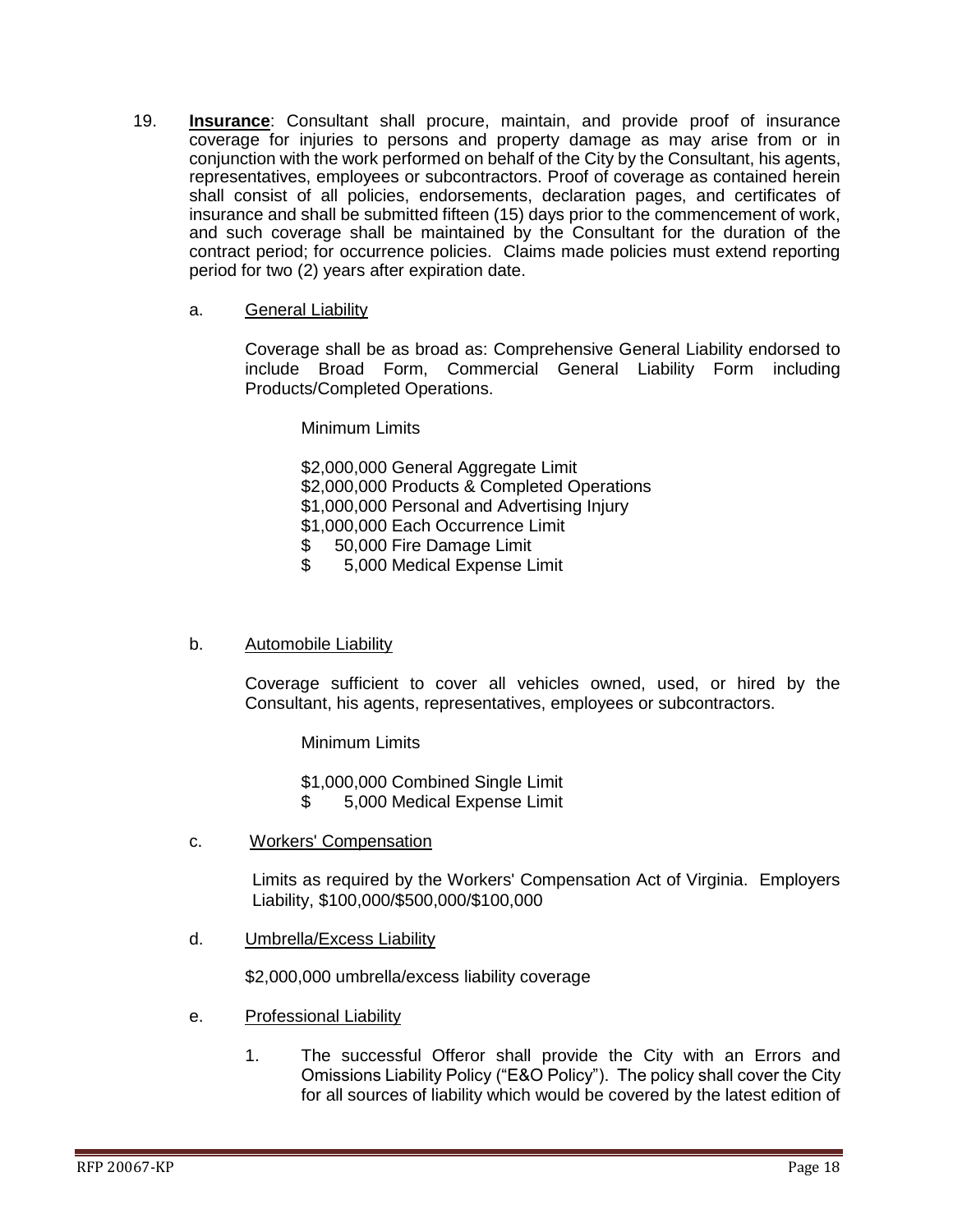the standard Errors and Omissions Liability Coverage Form, as filed for use in the Commonwealth of Virginia by the Insurance Services Office, without the attachment of restrictive endorsements.

- 2. The E&O policy shall be endorsed to include the City's officials, officers, agents and employees as insured. The E&O Policy shall include the successful Offeror and the Offeror's subcontractors of every tier as the Offeror designated in the declarations.
- 3. The minimum E&O Policy limits to be provided by the successful Offeror (inclusive of any amounts provided by an umbrella or excess policy) shall be \$2,000,000 per occurrence combined single limit for bodily injury liability and property damage liability or \$3,000,000 annual policy claims aggregate. The limits afforded by the E&O Policy (or umbrella or excess policy with respect to it) shall apply only to the CITY and CITY's officials, officers, agents and employees and only to claims arising out of or in connection with the work under this contract.
- 4. Notice of Cancellation and/or Restriction The policy must be specifically endorsed to provide the City with forty-five (45) days' notice of cancellation, non-renewal, change in coverages, and/or restriction.
- f. Coverage Provisions
	- 1. All deductibles or self-insured retention shall appear on the certificate(s).
	- 2. The City, its officers, officials, employees, agents and volunteers shall be added as "additional insured" as their interests may appear. This provision does not apply to Professional Liability or Workers' Compensation/Employers' Liability.
	- 3. The Consultant's insurance shall be primary over any applicable insurance or self-insurance maintained by the City.
	- 4. Shall provide 30 days' written notice to the City before any cancellation, suspension, or void of coverage in whole or part, where such provision is reasonable.
	- 5. All coverage for subcontractors of the Consultant shall be subject to all of the requirements stated herein.
	- 6. Failure to comply with any reporting provisions of the policy(s) shall not affect coverage provided the City, its officers/officials, agents, employees and volunteers.
	- 7. The insurer shall agree to waive all rights of subrogation against the City, its' officers/officials, agents, employees or volunteers for any act, omission or condition of premises which the parties may be held liable by reason of negligence.
	- 8. The Consultant shall furnish the City certificates of insurance including endorsements affecting coverage. The certificates are to be signed by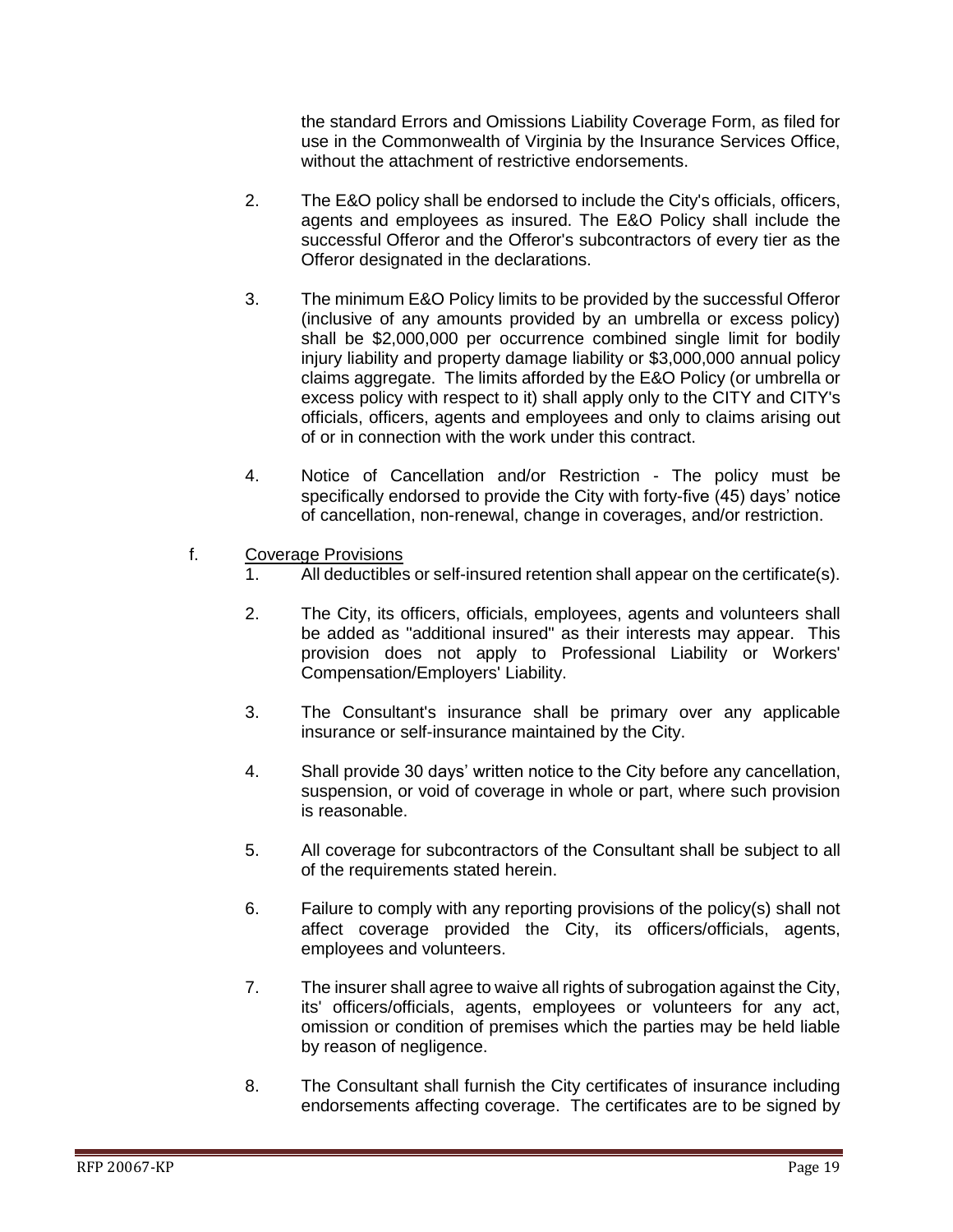a person authorized by the insurance company(s) to bind coverage on its behalf, if executed by a broker, notarized copy of authorization to bind, or certify coverage must be attached.

9. All insurance shall be placed with insurers maintaining an A.M. Best rating of no less than an A:VII.

All coverage designated herein shall be as broad as the Insurance Services Office (ISO) forms filed for use with the Commonwealth of Virginia.

20. **Invoicing/Payment and Interest:** Prior to payment the Consultant shall provide their federal employer identification number. Payment to the Consultant shall be made not more than forty-five (45) days after goods or services are received; or not more the forty-five (45) days after the invoice is rendered, whichever is later.

Unless otherwise provided under the terms of this contract, interest for late payment shall not exceed one percent (1%) per month.

The Consultant shall submit invoices on a frequency to be determined, as agreed upon by the City, for each payment requested. Such statement shall also include a detailed breakdown of all charges.

All such invoices will be paid promptly unless any items thereon are questioned, in which event payment will be withheld pending verification of the amount claimed and the validity of the claim. The Consultant shall provide complete cooperation during any such investigation.

- 21. **Laws, Regulations**: Consultant shall keep fully informed of all federal, state, and local laws, ordinances and regulations that in any manner affect the conduct of the work. Consultant shall at all times observe and comply with all such laws, ordinances and regulations.
- 22. **License Requirement**: All firms doing business in the City are required to be licensed in accordance with the City of Suffolk business license ordinance. Wholesale and retail merchants without a business location in the City of Suffolk are exempt from this requirement. Any questions concerning business licenses should be directed to the Commissioner of the Revenue's Office, telephone (757) 514-4260 or [comrev@suffolkva.us.](mailto:comrev@suffolkva.us)
- 23. **Ownership of Documents**: Any data generated, reports, specifications, blueprints, negatives or other documents prepared by the Consultant in the performance of its obligations under the resulting contract shall be the exclusive property of the City, and all such materials shall be returned to the owner upon completion, termination, or cancellation of this contract. The Consultant shall not use, willingly allow, or cause such materials to be used for any purpose other than performance of all Consultant's obligations under the resulting contract without the prior written consent of the City. Documents and materials developed by the Consultant under the resulting contract shall be the property of the City; however, the Consultant may retain file copies, which cannot be used without prior written consent of the Owner. The City agrees that the Consultant shall not be liable for any damage, loss, or injury resulting from the future use of the provided documents for other than the project specified, when the Consultant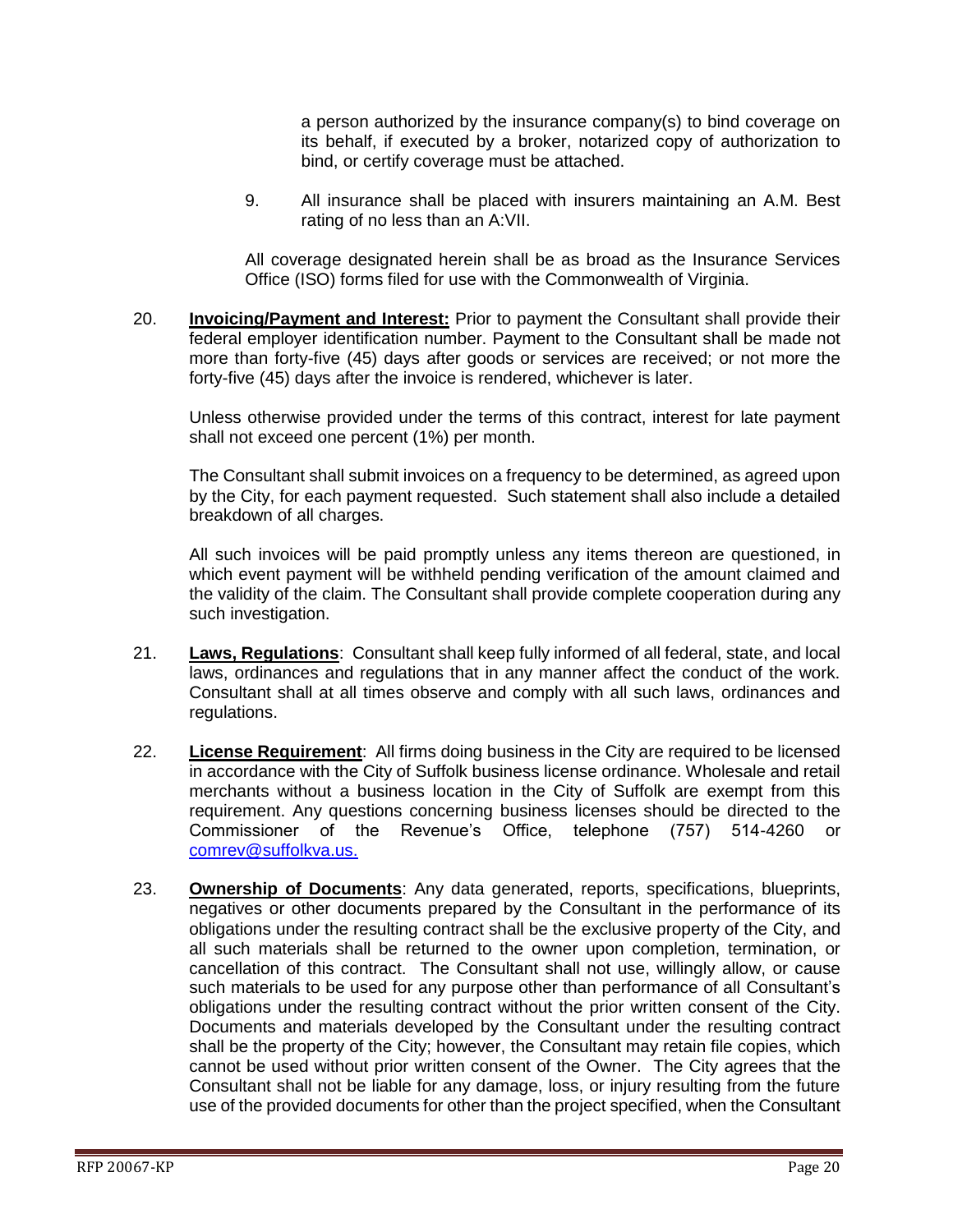is not the firm of record.

- 24. **Payments to Subcontractors:** Within seven (7) days after receipt of amounts paid by the CITY for work performed by a subcontractor under this contract, the Consultant shall either:
	- a. Pay the Subcontractor for the proportionate share of the total payment received from the City attributable to the work performed by the Subcontractor under this contract; or
	- b. Notify the City and Subcontractor, in writing, of his intention to withhold all or a part of the Subcontractor's payment and the reason for non- payment.

The Consultant shall pay interest to the Subcontractor on all amounts owed that remain unpaid beyond the seven-day period except for amounts withheld as allowed in item b. above.

Unless otherwise provided under the terms of this contract, interest shall accrue at the rate of one percent per month.

The Consultant shall include in each of its subcontracts a provision requiring each Subcontractor to include or otherwise be subject to the same payment and interest requirements as set forth above with respect to each lower-tier subcontractor.

The Consultant's obligation to pay an interest charge to a subcontractor pursuant to this provision may not be construed to be an obligation of the City.

- 25. **Records and Inspection**: The Consultant shall maintain full and accurate records with respect to all matters covered under this contract, including, without limitation, accounting records, written policies, procedures, time records, telephone records, and any other supporting evidence used to memorialize, reflect, and substantiate charges or fees related to this contract. The Consultant's records shall be open to inspection and subject to audit and/or reproduction, during normal working hours, by the CITY and its employees, agents or authorized representatives after giving at least three (3) days' notice to the Consultant by the CITY. The CITY shall have access to such records from the effective date of this contract, for the duration of the contract, and for five (5) years after the date of final payment by the CITY to the Consultant pursuant to this contract or any renewal or extension of this contract. The CITY's employees, agents or authorized representatives shall have access to the Consultant's facilities, shall have access to all necessary records and shall be provided adequate and appropriate work space, in order to conduct audits. All records and information generated under the contract shall be property of the City, whether retained by the City or the Consultant. The Consultant shall not make any other use of this information; expect to provide service to the City under the contract, unless specifically authorized by the City in writing.
- 26. **Responsibility of Consultant**: The Consultant shall, without additional costs or fee to the City, correct or revise any errors or deficiencies in his performance. Neither the City's review, approval or acceptance of, nor payment for any of the services required under this Contract shall be deemed a waiver of rights by the City, and the Consultant shall remain liable to the City for all costs which are incurred by the City as a result of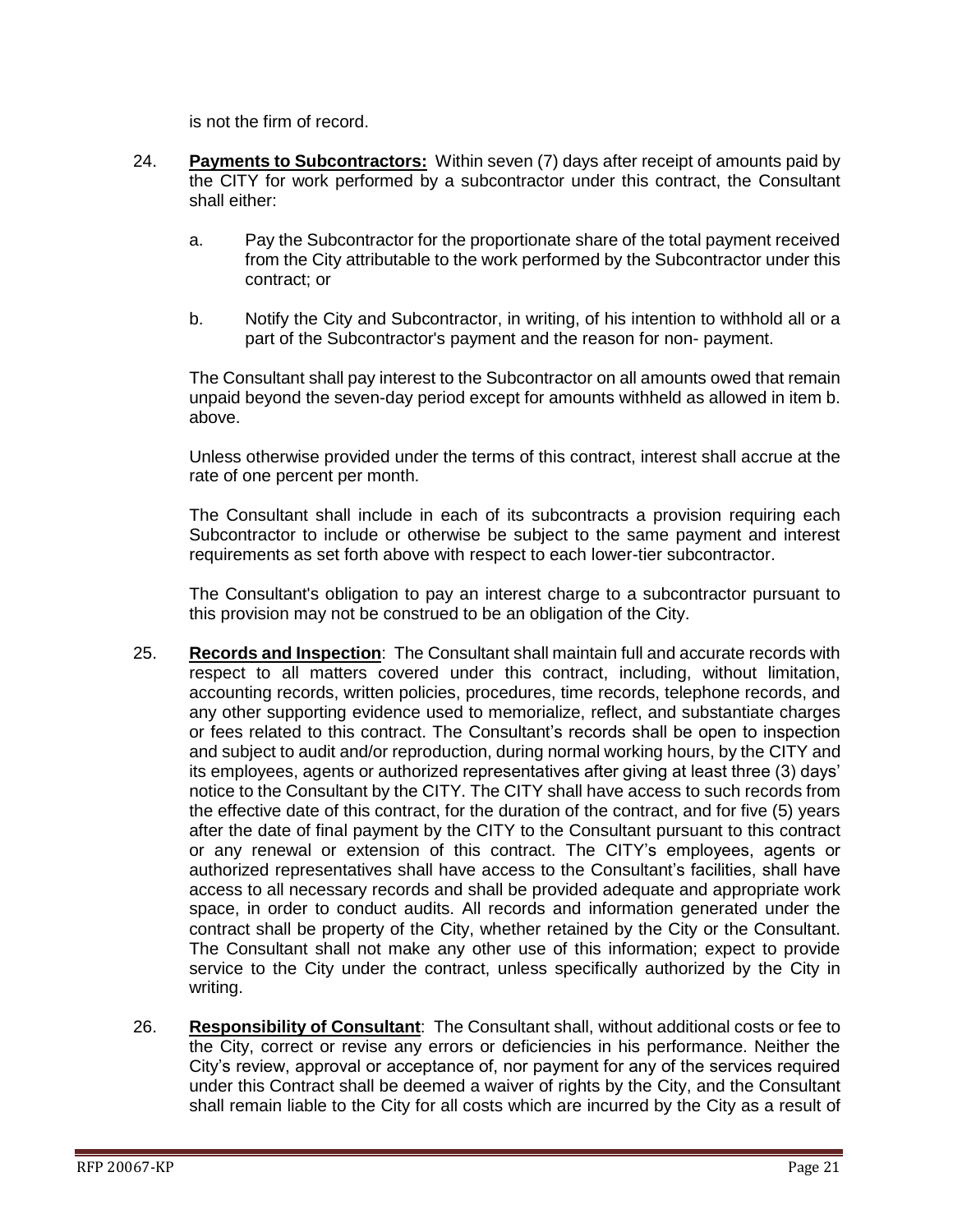the Consultant's negligent performance of any of the services furnished under the contract.

- 27. **Rights and Remedies Not Waived**: In no event shall the making by the City of any payment to the Consultant, or the waiver by the City of any provision under this contract including any obligation of the Consultant, constitute or be construed as a waiver by the City of any other provision, obligation, breach of covenant, or any default which may exist under this contract on the part of the Consultant, and the making of any such payment by the City while any such breach or default exists shall not impair or prejudice any right or remedies available to the City.
- 28. **Safety**: The Consultant and sub-contractors performing services for the City are required and shall comply with all Occupational Safety and Health Administration (OSHA), State and City safety and occupational health standards and any other applicable rules and regulations. Also all Consultants and sub-contractors shall be held responsible for the safety of their employees and any unsafe acts or conditions that may cause injury or damage to any persons or property within and around the work site area under this contract.
- 29. **Scheduling and Delays**: The parties to any contract resultant of this solicitation acknowledge that all or part of the work to be performed hereunder may be delayed and extended at the option of the City. Such delays may be caused by delays, denials and modifications of the various state or federal permits, or for other reasons. The City shall not be required to pay any of the Consultant's direct or indirect costs, or claims for compensation, extended overhead, or other damage or consequential damages arising out of or related to any delays or interruptions required or ordered by the City. If the City delays a task order for any reason for a continuous period of ninety (90) days or more, the City and Consultant will negotiate a mutually agreeable adjustment to the Consultant's fee.
- 30. **Severability**: If any provision of the contract or the application thereof to any person or circumstances shall to any extent be invalid or unenforceable, the remainder of the contract, or the application of such provision to persons or circumstances other than those which it is invalid or unenforceable, shall not be affect hereby, and each provision of the contract shall be valid and enforced to the full extent permitted by law.
- 31. **Submissions:** All project correspondence, design/review documents, reports, etc. prepared by the Consultant shall be distributed to the City's assigned manager for each task in the format and number of copies as directed by the task statement of work.
- 32. **Termination for Cause**: In the event that the Consultant shall for any reason or through any cause be in default of the terms of this contract, the City may give Consultant written notice of such default by certified mail/return receipt requested at the address set forth in Consultant's Proposal/ or as provided in this contract.

Unless otherwise provided, Consultant shall have ten (10) days from the date such notice is mailed in which to cure the default. Upon failure of Consultant to cure the default, the City may immediately cancel and terminate this contract as of the mailing date of the default notice.

Upon termination, Consultant shall withdraw its personnel and equipment, cease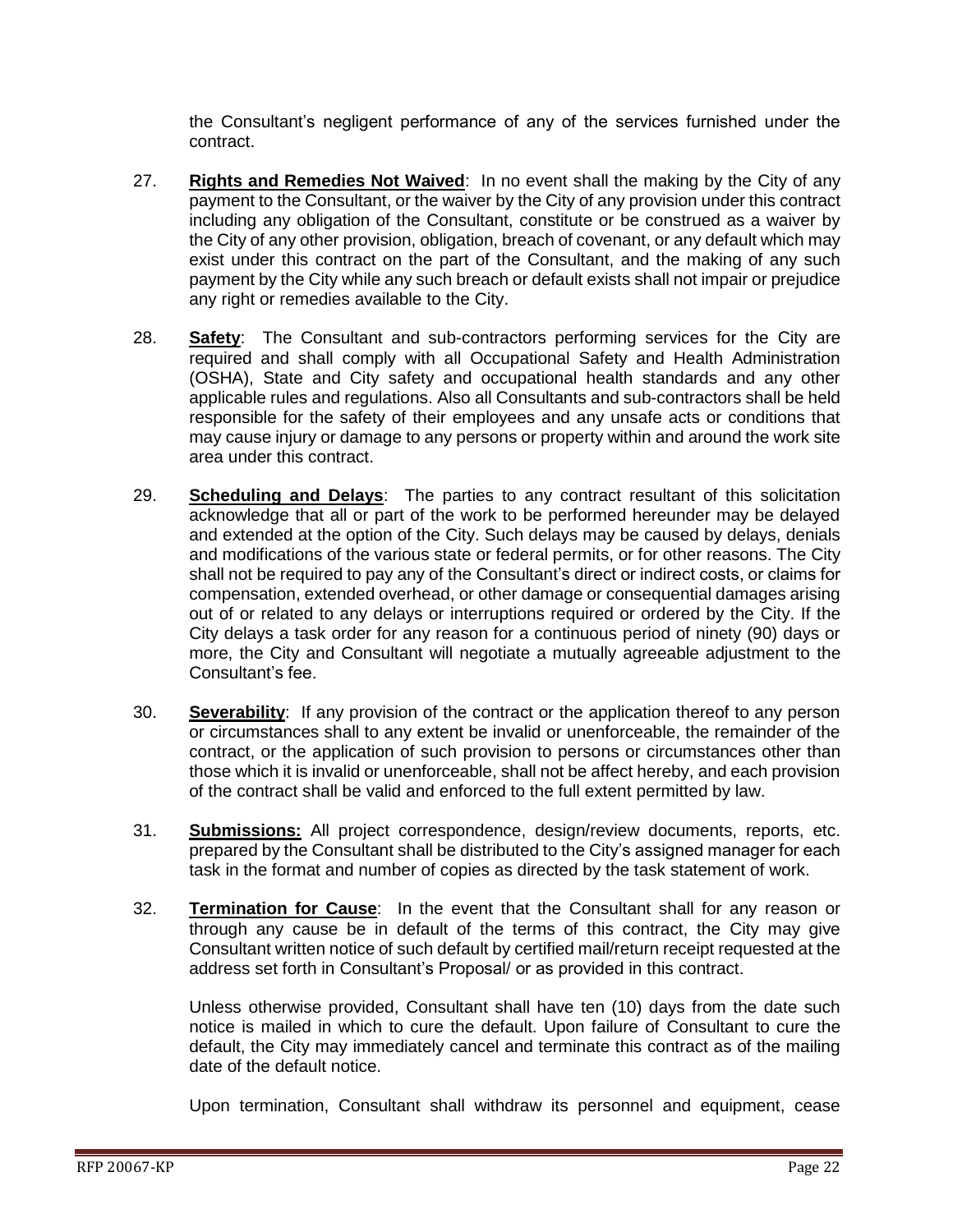performance of any further work under the contract, and turn over to the City any work in process for which payment has been made. In the event of violations of law, safety or health standards and regulations, this contract may be immediately cancelled and terminated by the City and provisions herein with respect to opportunity to cure default shall not be applicable.

33. **Termination for Convenience**: The City may at any time, and for any reason, terminate this contract by written notice to the Consultant specifying the termination date, which shall be not less than thirty (30) days from the date such notice is mailed.

Notice shall be given to Consultant by certified mail/return receipt requested at the address set forth in Consultant's Proposal or as provided in this contract. In the event of such termination, the Consultant shall be paid such amount as shall compensate the Consultant for the work satisfactorily completed, and accepted by the City, at the time of termination. If the City terminates this Contract, Consultant shall withdraw its personnel and equipment, cease performance of any further work under this Consultant, and turn over to the City any work completed or in process for which payment has been made.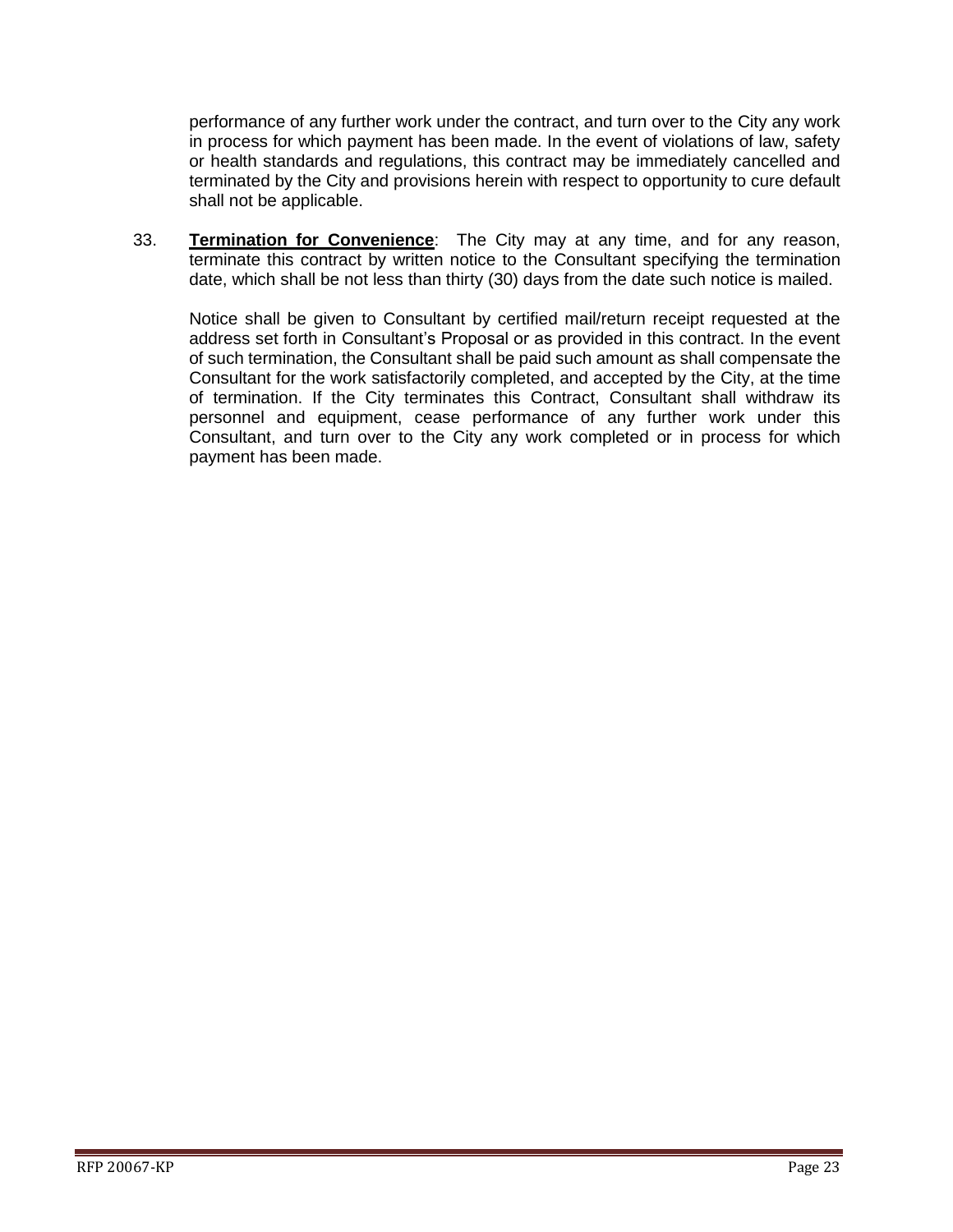## **SIGNATURE SHEET**

#### (Submit with Proposal)

<span id="page-23-0"></span>My signature certifies that the proposal as submitted complies with all Terms and Conditions as set forth.

My signature also certifies that the accompanying proposal is not the result of, or affected by, any unlawful act of collusion with another person or company engaged in the same line of business or commerce, or any act of fraud punishable under Title 18.2, Chapter 12, Article 1.1 of the Code of Virginia, 1950, as amended. Furthermore, I understand that fraud and unlawful collusion are crimes under the Virginia Governmental Frauds Act, the Virginia Government Bid Rigging Act, and Virginia Antitrust Act, and Federal Law, and can result in fines, prison sentences, and civil damage awards.

My signature also certifies that this firm has no business or personal relationships with any other companies or persons that could be considered as a conflict of interest or potential conflict of interest to the City of Suffolk and that there are no principals, officers, agents, employees, or representatives of this firm that have any business or personal relationships with any other companies or persons that could be considered as a conflict of interest or a potential conflict of interest to the City of Suffolk, pertaining to any and all work or services to be performed as a result of this request and any resulting contract with the City of Suffolk.

I hereby certify that I am authorized to sign as a Representative for the Firm:

| Federal ID No.: No.: Note that the set of the set of the set of the set of the set of the set of the set of the set of the set of the set of the set of the set of the set of the set of the set of the set of the set of the | Telephone No. | Fax No._______________             |  |  |  |
|-------------------------------------------------------------------------------------------------------------------------------------------------------------------------------------------------------------------------------|---------------|------------------------------------|--|--|--|
|                                                                                                                                                                                                                               |               | Title:____________________________ |  |  |  |
|                                                                                                                                                                                                                               |               |                                    |  |  |  |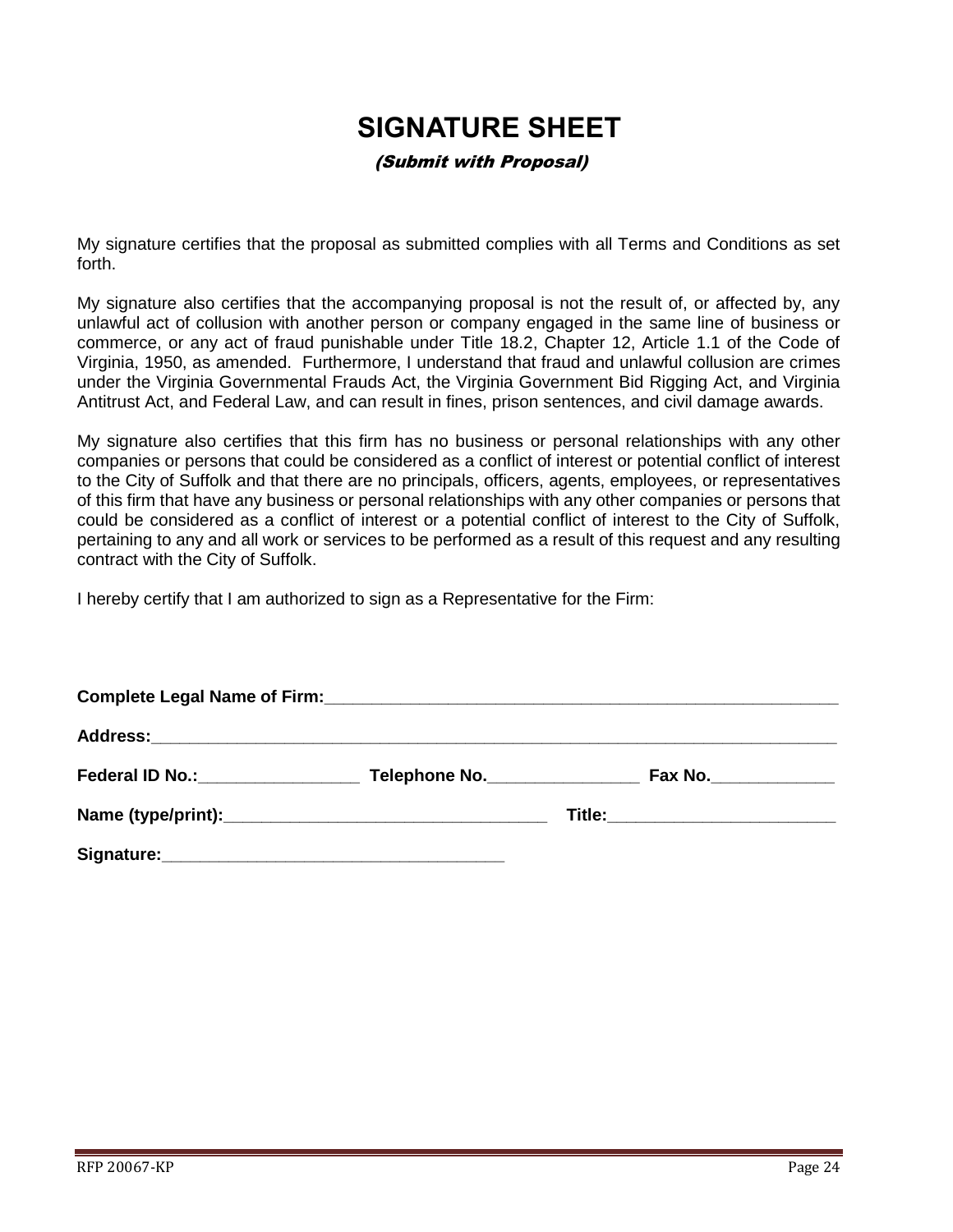## <span id="page-24-0"></span>**PROPRIETARY/CONFIDENTIAL INFORMATION IDENTIFICATION**

RFP #20067-KP

Name of Firm/Offeror:

Trade secrets or proprietary information submitted by an offeror shall not be subject to public disclosure under the Virginia Freedom of Information Act; however, the offeror must invoke the protections of §2.2-4342F of the Code of Virginia, in writing, either before or at the time the data or other material is submitted. The written notice must specifically identify the data or materials to be protected, including the section of the proposal in which it is contained, as well as the page number(s), and state the reasons why protection is necessary. The proprietary or trade secret material submitted must be identified by some distinct method such as highlighting or underlining and must indicate only the specific words, figures, or paragraphs that constitute a trade secret or proprietary information. In addition, a summary of proprietary information provided shall be submitted on this form. he designation of an entire proposal document, line item prices, and/or total proposal prices as proprietary or trade secrets is not acceptable. If, after being given reasonable time, the offeror refuses to withdraw such a classification designation, the proposal will be rejected.

| SECTION/TITLE | PAGE<br>NUMBER(S) | REASON(S) FOR WITHHOLDING FROM<br><b>DISCLOSURE</b> |
|---------------|-------------------|-----------------------------------------------------|
|               |                   |                                                     |
|               |                   |                                                     |
|               |                   |                                                     |
|               |                   |                                                     |
|               |                   |                                                     |
|               |                   |                                                     |
|               |                   |                                                     |
|               |                   |                                                     |
|               |                   |                                                     |
|               |                   |                                                     |
|               |                   |                                                     |
|               |                   |                                                     |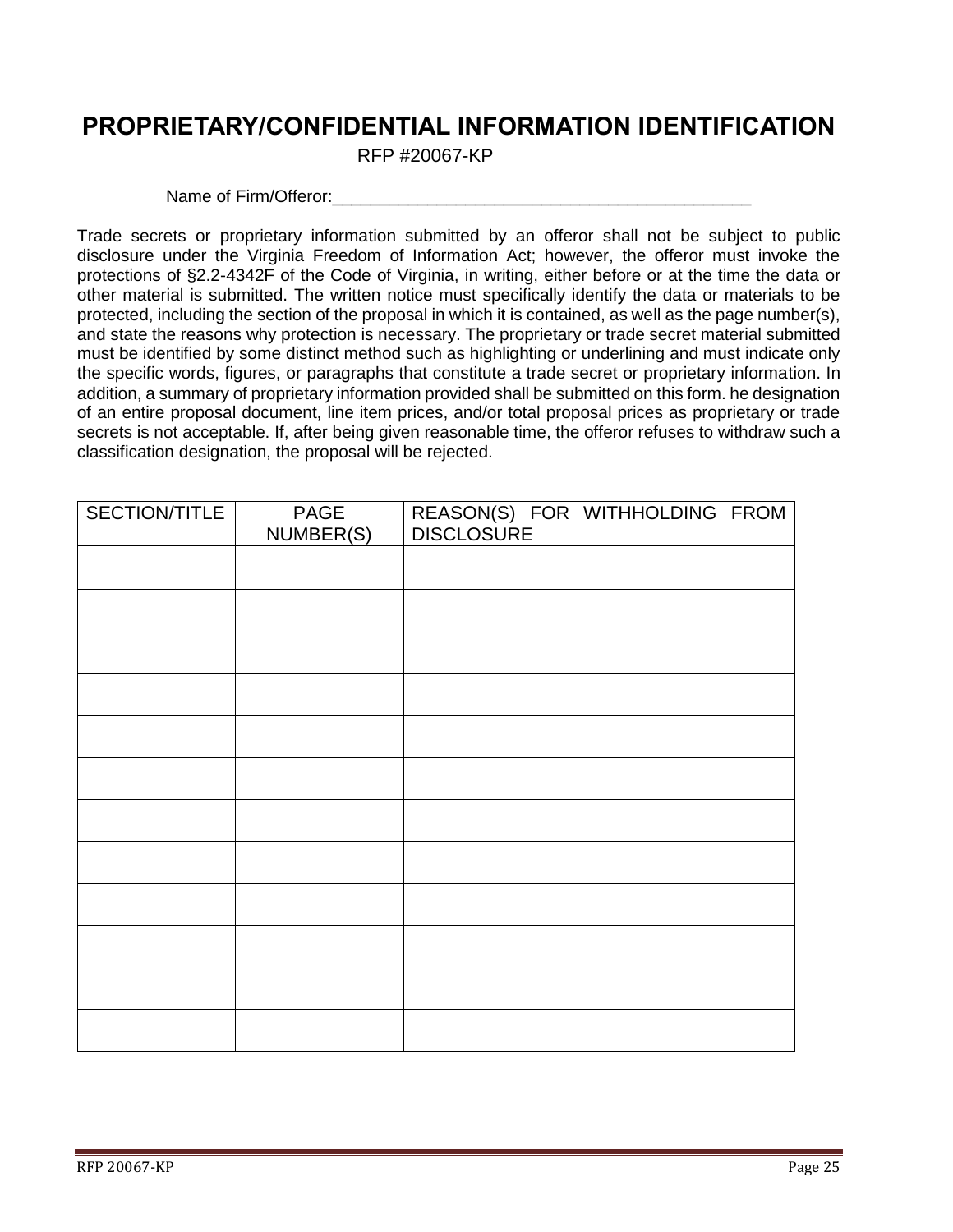## **EXCEPTIONS TO RFP** (RFP #20067-KP)

<span id="page-25-0"></span>Name of Firm/Offeror: We have a state of the state of the state of the state of the state of the state of the state of the state of the state of the state of the state of the state of the state of the state of the state of

Unless stated in this portion of the proposal, all offerors will be considered to have accepted all the terms of the Request for Proposal (RFP), including requirements or those using the word shall, must, or required, and any amendments as issued, without exception.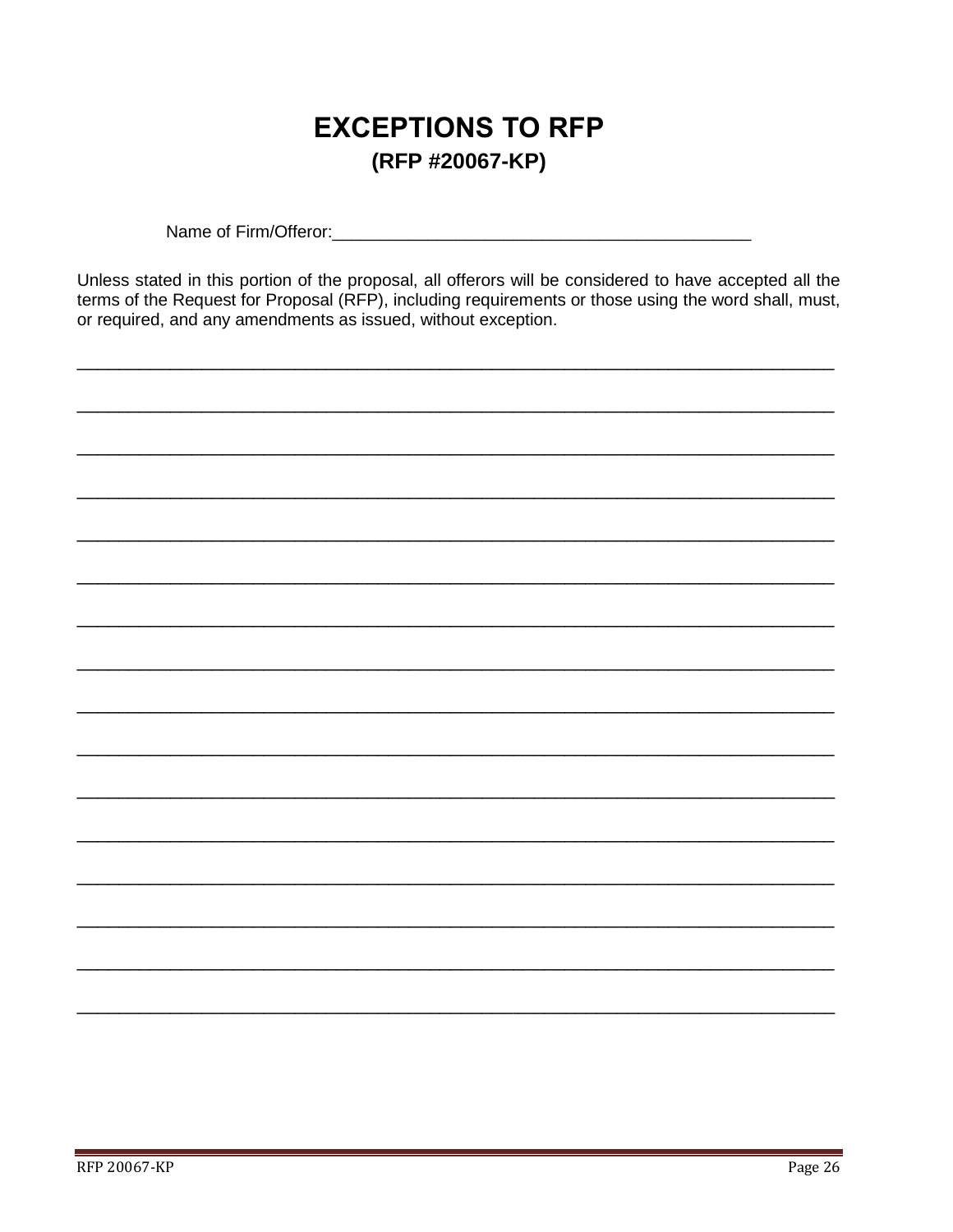#### **ANTICOLLUSION/NONDISCRIMINATION/DRUG FREE WORKPLACE CLAUSES**

#### <span id="page-26-0"></span>**ANTICOLLUSION CLAUSE:**

IN THE PREPARATION AND SUBMISSION OF THIS BID, SAID BIDDER DID NOT EITHER DIRECTLY OR INDIRECTLY ENTER INTO ANY COMBINATION OR ARRANGEMENT WITH ANY PERSON, FIRM OR CORPORATION, OR ENTER INTO ANY AGREEMENT, PARTICIPATE IN ANY COLLUSION, OR OTHERWISE TAKE ANY ACTION IN THE RESTRAINT OF FREE, COMPETITIVE BIDDING IN VIOLATION OF THE SHERMAN ACT (15 U.S.C. SECTION 1), SECTIONS 59.1-9.1 THROUGH 59.1-9.17 OR SECTIONS 59.1-68.6 THROUGH 59.1-68.8 OF THE CODE OF VIRGINIA.

THE UNDERSIGNED BIDDER HEREBY CERTIFIES THAT THIS AGREEMENT, OR ANY CLAIMS RESULTING THEREFROM, IS NOT THE RESULT OF, OR AFFECTED BY, ANY ACT OF COLLUSION WITH, OR ANY ACT OF, ANOTHER PERSON OR PERSONS, FIRM OR CORPORATION ENGAGED IN THE SAME LINE OF BUSINESS OR COMMERCE; AND, THAT NO PERSON ACTING FOR, OR EMPLOYED BY, THE CITY OF SUFFOLK HAS AN INTEREST IN, OR IS CONCERNED WITH, THIS BID; AND, THAT NO PERSON OR PERSONS, FIRM OR CORPORATION OTHER THAN THE UNDERSIGNED, HAVE, OR ARE, INTERESTED IN THIS BID.

#### **DRUG-FREE WORKPLACE:**

DURING THE PERFORMANCE OF THIS CONTRACT, THE CONTRACTOR AGREES TO (I) PROVIDE A DRUG-FREE WORKPLACE FOR THE CONTRACTOR'S EMPLOYEES; (II) POST IN CONSPICUOUS PLACES, AVAILABLE TO EMPLOYEES AND APPLICANTS FOR EMPLOYMENT, A STATEMENT NOTIFYING EMPLOYEES THAT THE UNLAWFUL MANUFACTURE, SALE, DISTRIBUTION, DISPENSATION, POSSESSION, OR USE OF A CONTROLLED SUBSTANCE OR MARIJUANA IS PROHIBITED IN THE CONTRACTOR'S WORKPLACE AND SPECIFYING THE ACTIONS THAT WILL BE TAKEN AGAINST EMPLOYEES FOR VIOLATIONS OF SUCH PROHIBITION; (III) STATE IN ALL SOLICITATIONS OR ADVERTISEMENTS FOR EMPLOYEES PLACED BY OR ON BEHALF OF THE CONTRACTOR THAT THE CONTRACTOR MAINTAINS A DRUG-FREE WORKPLACE; AND (IV) INCLUDE THE PROVISIONS OF THE FOREGOING SECTIONS I, II, AND III IN EVERY SUBCONTRACT OR PURCHASE ORDER OF OVER \$10,000, SO THAT THE PROVISIONS WILL BE BINDING UPON EACH SUBCONTRACTOR OR VENDOR.

FOR THE PURPOSE OF THIS SECTION, "DRUG-FREE WORKPLACE" MEANS A SITE FOR THE PERFORMANCE OR WORK DONE IN CONNECTION WITH A SPECIFIC CONTRACT AWARDED TO A CONTRACTOR IN ACCORDANCE WITH THIS CHAPTER, THE EMPLOYEES OF WHOM ARE PROHIBITED FROM ENGAGING IN THE UNLAWFUL MANUFACTURE, SALE, DISTRIBUTION, DISPENSATION, POSSESSION OR USE OF ANY CONTROLLED SUBSTANCE OR MARIJUANA DURING THE PERFORMANCE OF THE CONTRACT.

#### **NONDISCRIMINATION CLAUSE:**

- 1. EMPLOYMENT DISCRIMINATION BY BIDDER SHALL BE PROHIBITED.<br>2. DURING THE PERFORMANCE OF THIS CONTRACT. THE SUCCESSEL
	- 2. DURING THE PERFORMANCE OF THIS CONTRACT, THE SUCCESSFUL BIDDER SHALL AGREE AS FOLLOWS:
		- A. THE BIDDER, WILL NOT DISCRIMINATE AGAINST ANY EMPLOYEE OR APPLICANT FOR EMPLOYMENT BECAUSE OF RACE, RELIGION, COLOR, SEX, NATIONAL ORIGIN, AGE, DISABILITY, OR ANY OTHER BASIS PROHIBITED BY STATE LAW RELATING TO DISCRIMINATION IN EMPLOYMENT, EXCEPT WHERE THERE IS A BONA FIDE OCCUPATIONAL QUALIFICATION/CONSIDERATION REASONABLY NECESSARY TO THE NORMAL OPERATION OF THE BIDDER. THE BIDDER AGREES TO POST IN CONSPICUOUS PLACES, AVAILABLE TO EMPLOYEES AND APPLICANTS FOR EMPLOYMENT, NOTICES SETTING FORTH THE PROVISIONS OF THIS NONDISCRIMINATION CLAUSE.
		- B. THE BIDDER, IN ALL SOLICITATIONS OR ADVERTISEMENTS FOR EMPLOYEES PLACED ON BEHALF OF THE BIDDER, WILL STATE THAT SUCH BIDDER IS AN EQUAL OPPORTUNITY EMPLOYER.
		- **C.** NOTICES, ADVERTISEMENTS, AND SOLICITATIONS PLACED IN ACCORDANCE WITH FEDERAL LAW, RULE OR REGULATION SHALL BE DEEMED SUFFICIENT FOR THE PURPOSE OF MEETING THE REQUIREMENTS OF THIS SECTION.
		- D. BIDDER WILL INCLUDE THE PROVISIONS OF THE FOREGOING SECTIONS A, B, AND C IN EVERY SUBCONTRACT OR PURCHASE ORDER OF OVER \$10,000, SO THAT THE PROVISIONS WILL BE BINDING UPON EACH SUBCONTRACTOR OR VENDOR.

| Name and Address of Bidder:                                                                                | Date:                                                        |
|------------------------------------------------------------------------------------------------------------|--------------------------------------------------------------|
|                                                                                                            | By:                                                          |
|                                                                                                            | Signature In Ink                                             |
|                                                                                                            |                                                              |
|                                                                                                            | <b>Printed Name</b>                                          |
|                                                                                                            |                                                              |
| Telephone Number:                                                                                          |                                                              |
| Fax Phone Number: (                                                                                        | Title                                                        |
| FIN/SSN#:                                                                                                  |                                                              |
| Is your firm a "minority" business? $\Box$ Yes $\Box$ No                                                   | If yes, please indicate the "minority" classification below: |
| $\Box$ African American $\Box$ Hispanic American<br>□ American Indian □ Eskimo<br>□ Other; Please Explain: | □ Asian American<br>⊟ Aleut                                  |
| Is your firm Woman Owned? □ Yes □ No                                                                       | Is your firm a Small Business? □ Yes □ No                    |